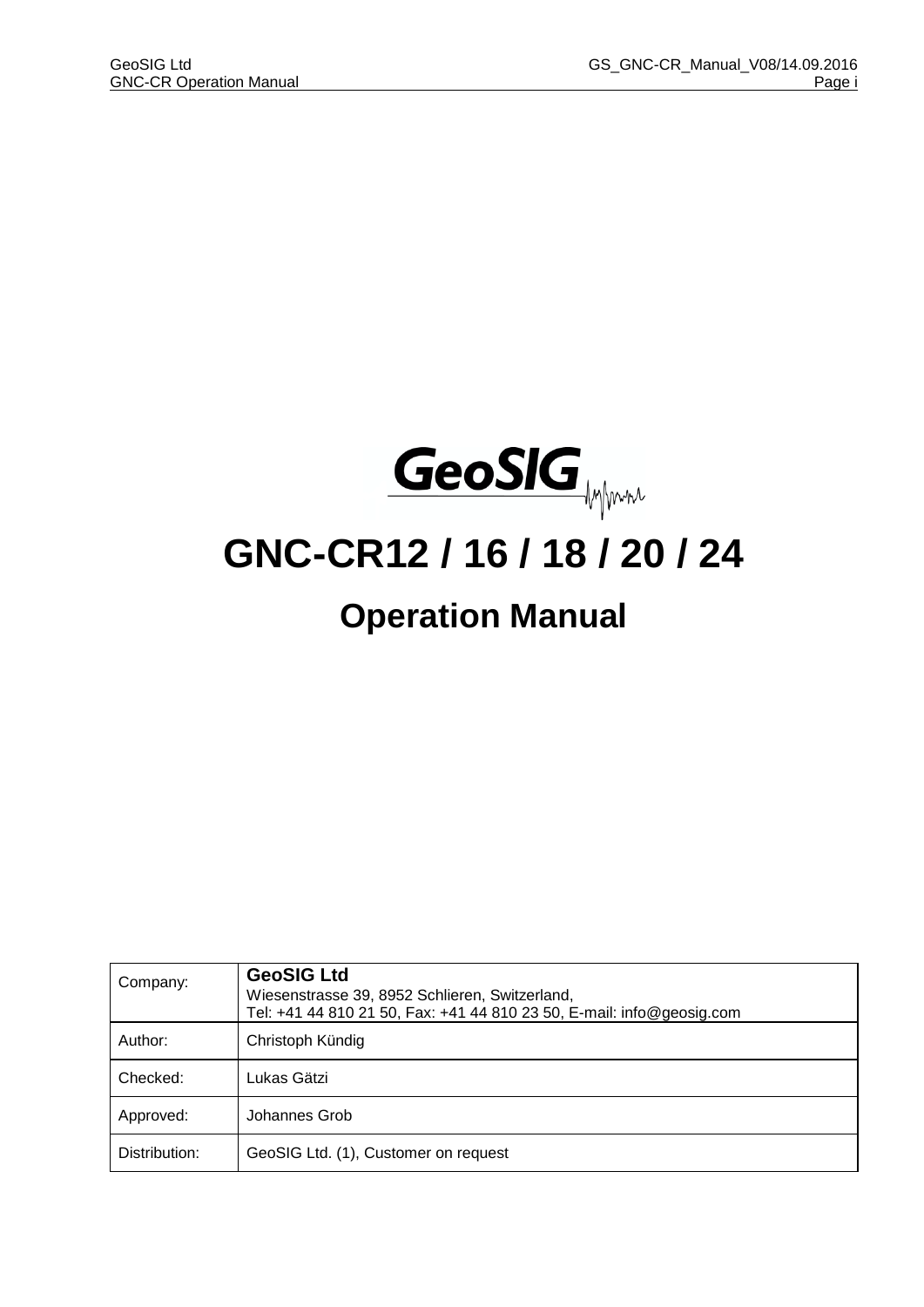### **Document Revision**

| <b>Version</b> | <b>Action</b>                                              |
|----------------|------------------------------------------------------------|
| 15.12.97       | Updated and formatted                                      |
| 10.02.99       | Updated and formatted                                      |
| 23.05.00       | Change of company name                                     |
| 20.02.2001     | Added Installation procedure and drawings                  |
| 16.07.2001     | Change of software title                                   |
| 29.11.2001     | Adding GNC-CR24                                            |
| 09.01.2006     | Change of Memory sizes/upgrade, Formatting                 |
| 14.09.2016     | Addition of "GeoSIG Cybersecurity Recommendations" section |

#### **Disclaimer**

GeoSIG Ltd. reserves the right to change the information contained in this document without notice. While the information contained herein is assumed to be accurate, GeoSIG Ltd. assumes no responsibility for any errors or omissions.

#### **Copyright Notice**

No part of this document may be reproduced without the prior written consent of GeoSIG Ltd. The software described in this document is furnished under a license and may only be used or copied in accordance with the terms of such a license.

#### **Trademark**

IBM is a registered trademark of the International Business Machines Corp; Armonk, NY Other brand and product names are trademarks or registered trademarks of their respective holders.

All rights reserved GeoSIG Ltd. Switzerland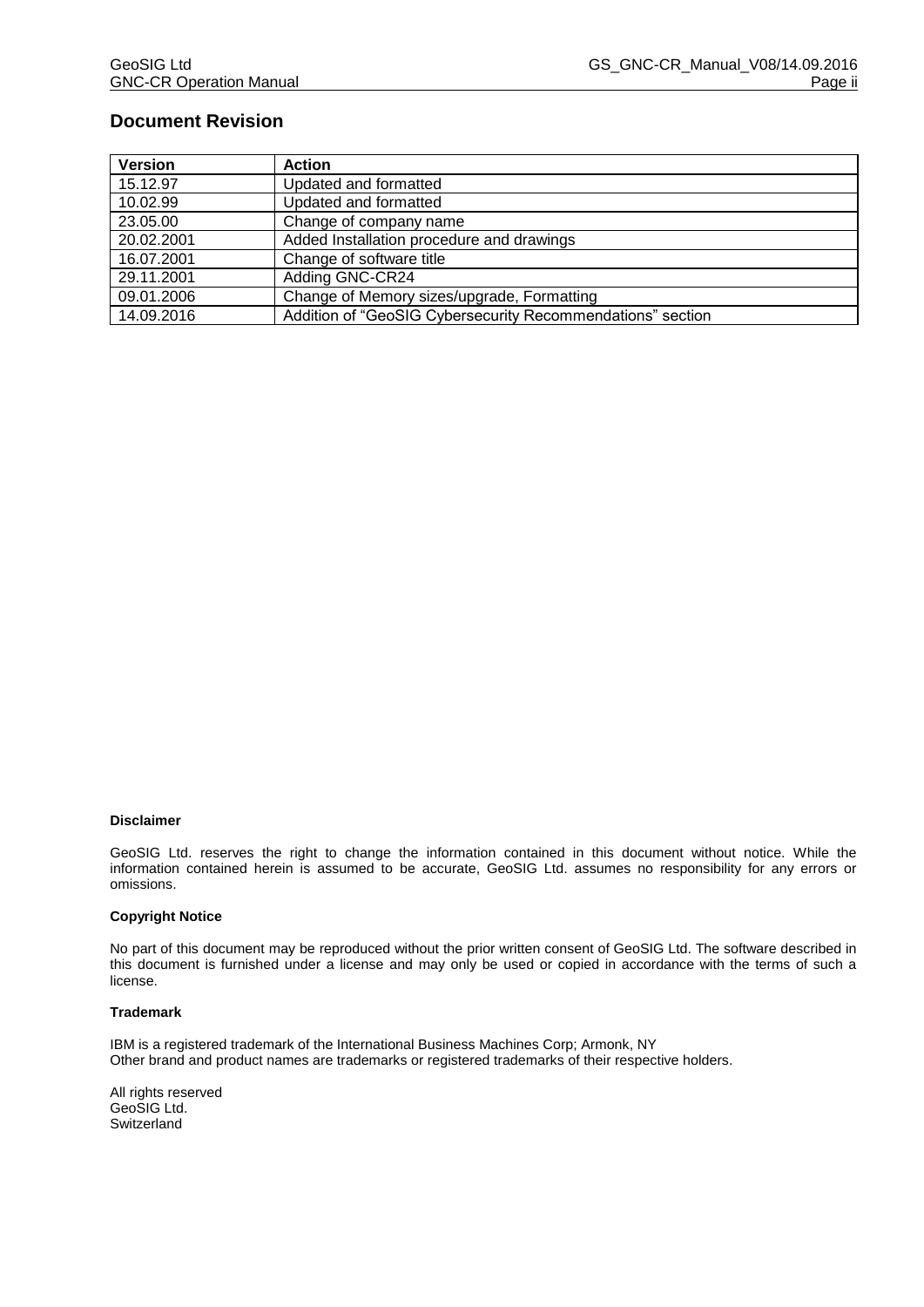# **Table of Content**

| 1.               |  |  |
|------------------|--|--|
| 1.1.             |  |  |
| 1.1.1.           |  |  |
| 1.2.             |  |  |
| 1.3.             |  |  |
| 2.               |  |  |
|                  |  |  |
| 2.1.             |  |  |
| 2.2.<br>2.2.1.   |  |  |
| 2.3.             |  |  |
| 2.3.1.           |  |  |
| 3.               |  |  |
| 3.1.             |  |  |
|                  |  |  |
| 3.2.             |  |  |
| 3.3.             |  |  |
| 3.4.             |  |  |
| 3.5.             |  |  |
| 3.6.             |  |  |
| 3.7.             |  |  |
| 3.8.             |  |  |
| 3.8.1.           |  |  |
| 3.8.2.<br>3.8.3. |  |  |
| 3.8.4.           |  |  |
| 3.8.5.           |  |  |
| 3.8.6.           |  |  |
| 4.               |  |  |
| 4.1.             |  |  |
| 4.1.1.           |  |  |
| 4.1.2.           |  |  |
| 4.2.             |  |  |
| 4.2.1.           |  |  |
| 4.2.2.           |  |  |
| 4.2.3.           |  |  |
| 4.2.4.           |  |  |
| 4.2.5.           |  |  |
| 4.3.<br>5.       |  |  |
| 5.1.             |  |  |
| 5.1.1.           |  |  |
| 5.1.2.           |  |  |
| 5.1.3.           |  |  |
| 5.1.4.           |  |  |
| 5.2.             |  |  |
| 5.2.1.           |  |  |
| 5.2.2.           |  |  |
| 5.2.3.           |  |  |
| 5.2.4.           |  |  |
| 5.3.             |  |  |
| 5.3.1.<br>5.3.2. |  |  |
| 5.4.             |  |  |
|                  |  |  |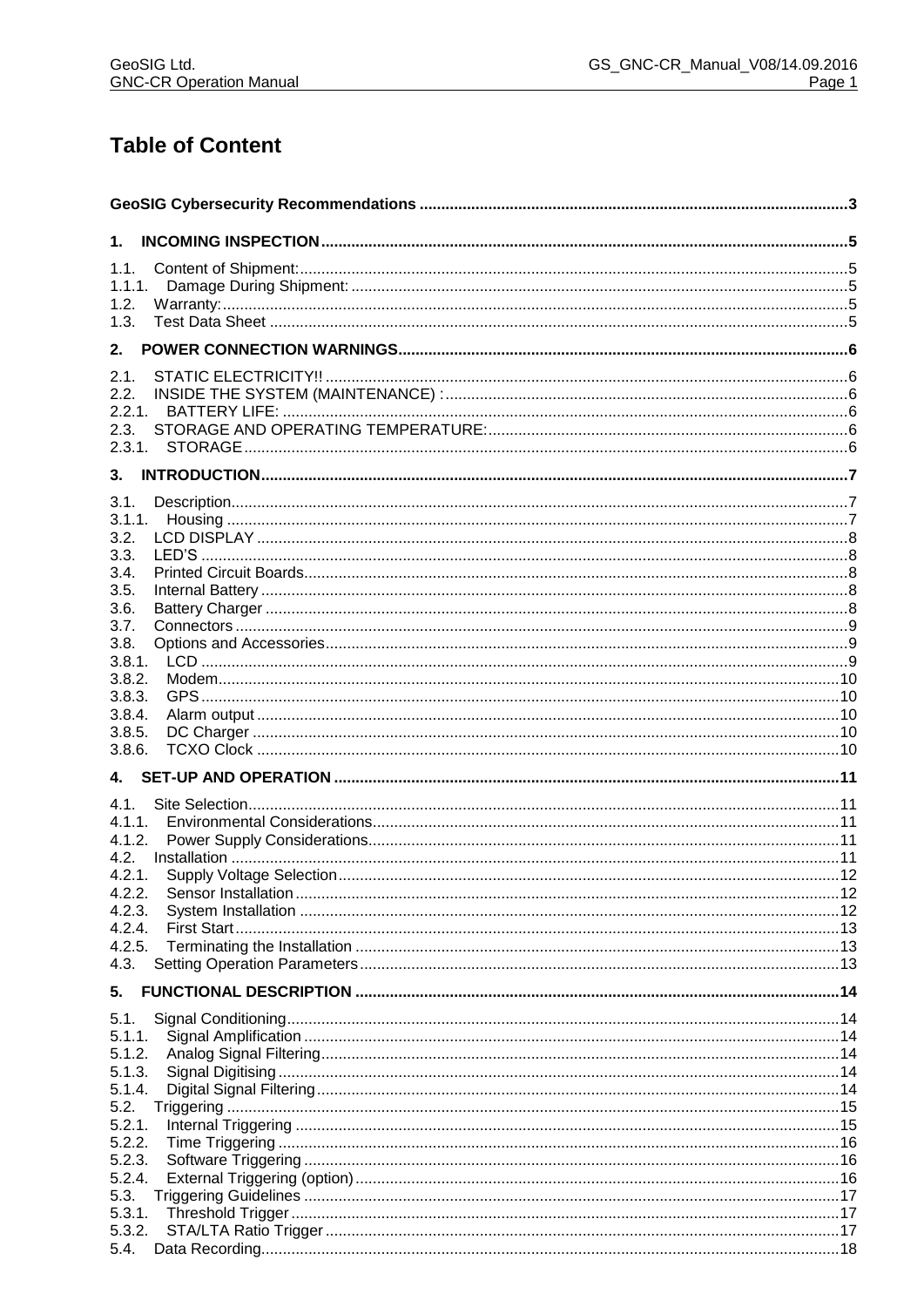#### **APPENDIXES: B**

#### **INSTALLATION DOCUMENTS**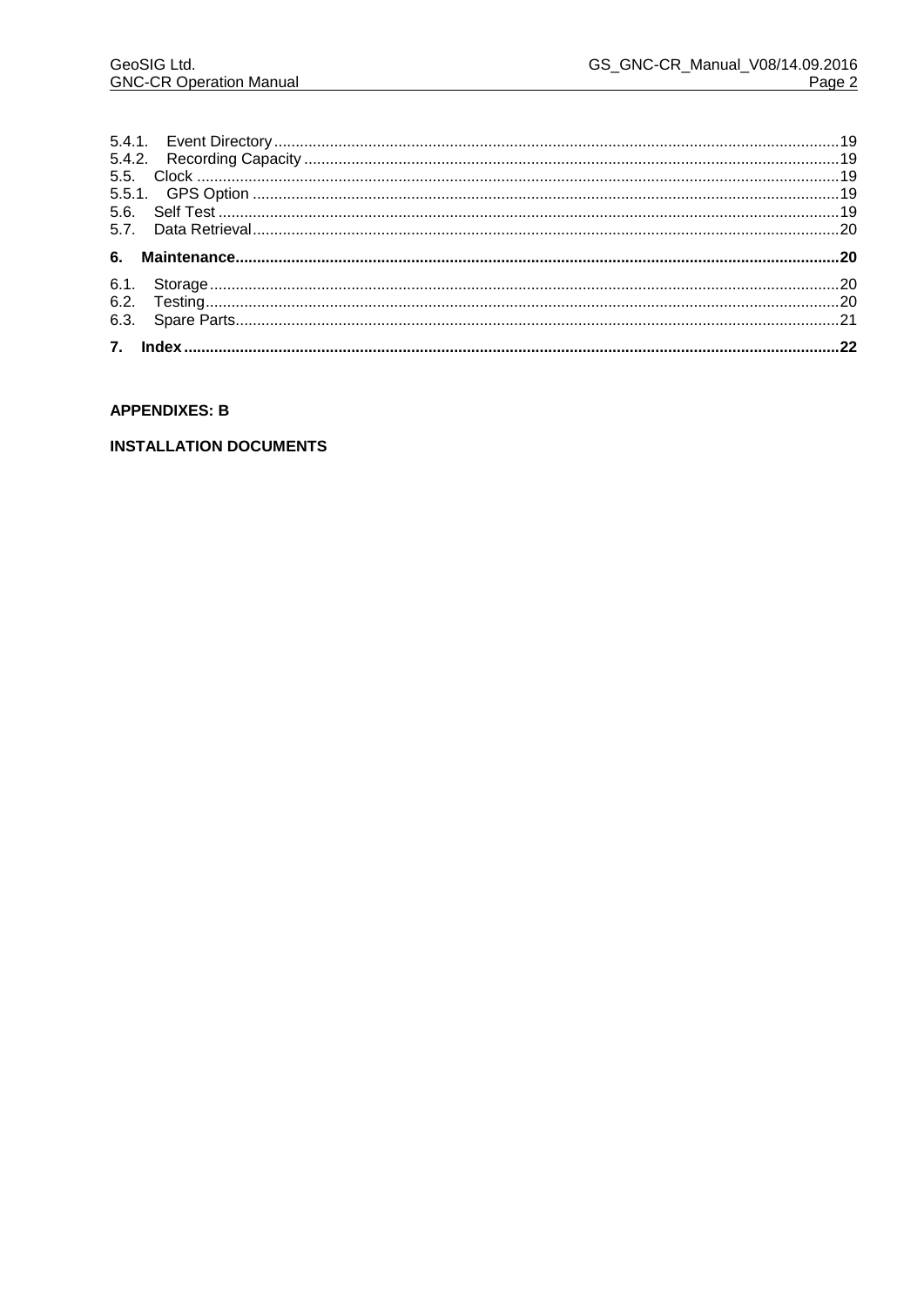# **GeoSIG Cybersecurity Recommendations**

GeoSIG instruments, as described in their documentation, have built-in security and safety features against unauthorised access or use. However, ultimately it is the user's responsibility to ensure the safe and secure usage of our instruments based on their actual implementation. No factory delivered solution can fit each and every possible scenario. The user is advised herein that once you connect a device to a network, you are also connecting that network to that device. It is the responsibility of the user to take appropriate precautions so that all devices should be adequately hardened, such as with individual strong passwords, and should have their traffic monitored and managed via appropriate security features, such as firewalls. Also, non-critical devices should be segmented away from networks that contain sensitive information.

Compliance with a well-defined security procedure helps protect not only an individual device, but also other devices connected through the network. Such procedure would be intended to prevent exploitation of an individual device's resources by unauthorized individuals, including the use of such device to attack other systems on the network or the Internet.

The following recommendations can be considered in establishing such a security procedure:

#### **1. Physical access restriction**

All devices must be restricted from unauthorised physical access and a well-defined physical access procedure shall be utilised.

#### **2. No Unattended Console Sessions**

Except for the devices which are physically secured, no unattended console sessions shall be left running.

#### **3. No Unattended Network Sessions**

No unattended user interface sessions shall be left running towards any device accessed through its network interface.

#### **4. Use of a Firewall**

For a network that has any connection to the outside world, a hardware firewall must be running and configured to block all inbound traffic that is not explicitly required for the intended use of the network and the connected devices. The user can also consider limiting outbound traffic.

#### *Any communication ports that are required for the operation must be protected.*

#### **5. No Unnecessary Services or Ports**

If a service or port is not necessary for the intended purpose or operation of the device, that service must not be running and the port must be closed. (e.g. if seedlink server is running, but not used, turn it off)

#### **6. Use of authentication**

Network and console device access must require authentication by means of strong and individualised passwords per device (no passe-partout passwords).

Wireless access must require strong encryption to associate (such as WPA2), or some other strong mechanism to keep casual users near the access point from using it to get full access to the network. WEP or MAC address restrictions do not meet this requirement.

#### **7. Password complexity and security**

When passwords are used, they must meet the specifications similar to below: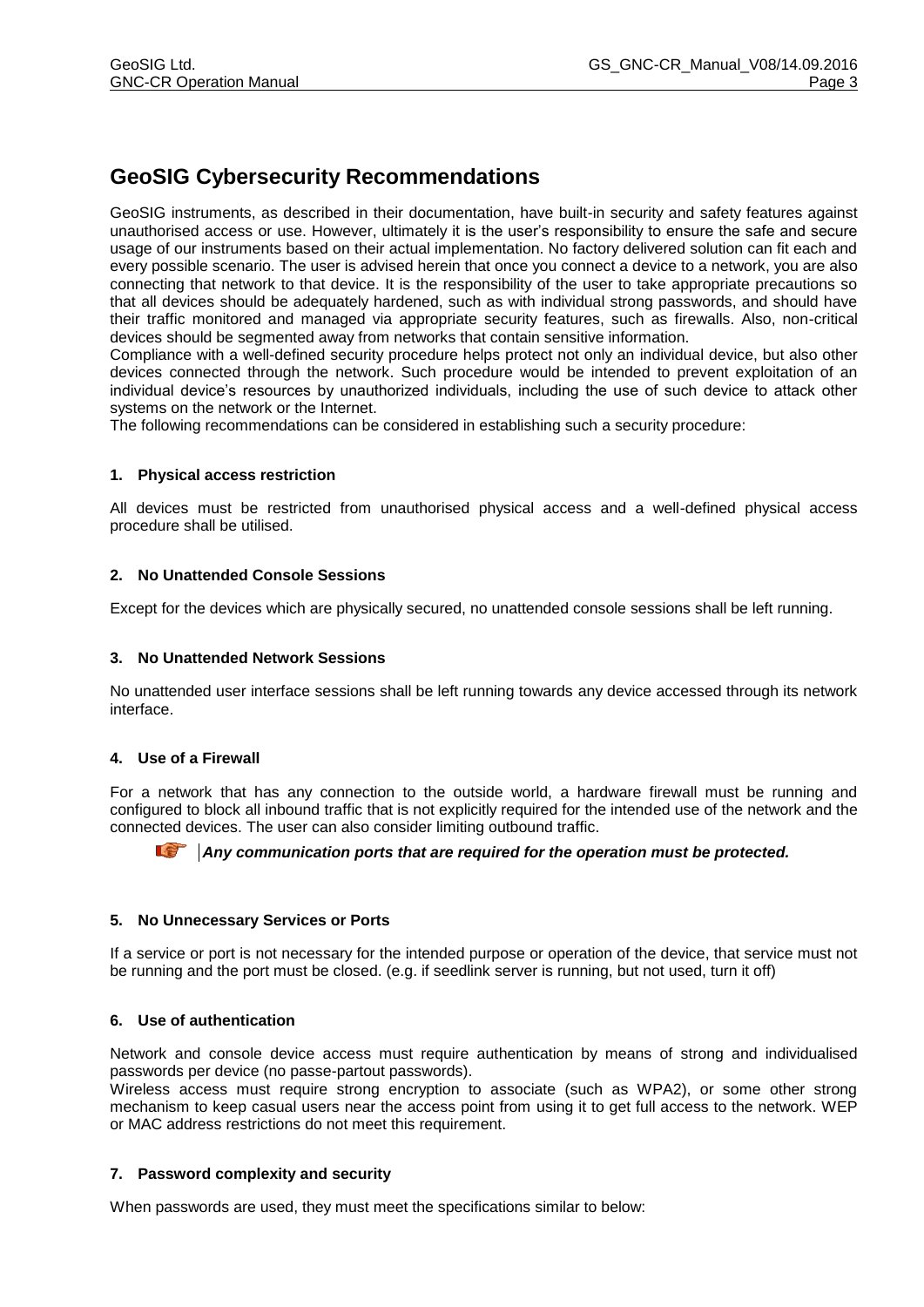#### **a** *All default passwords must be changed at time of initial access or latest at deployment into service.*

Passwords MUST: contain eight characters or more contain characters from AT LEAST two of the following three character classes: Alphabetic (e.g., a-z, A-Z) Numeric (i.e. 0-9) Punctuation and other characters (e.g.,  $\left[\frac{\theta + \beta^2}{\theta} \cdot \frac{\delta x}{\theta}\right] + \left[-\frac{\gamma}{\theta}\right]\left[\frac{\gamma}{\theta}\right]$ :";'<>?,./)

#### **8. Privileged Accounts**

Privileged and super-user accounts (Administrator, root, etc.) must not be used for non-administrator activities. A secure mechanism to escalate privileges with a standard account is acceptable to meet this requirement. Network services must run under accounts assigned the minimum necessary privileges.

#### **9. No Unencrypted Authentication**

All network-based authentication must be strongly encrypted. In particular, insecure services such as Telnet, FTP, SNMP, POP, and IMAP must not be used or must be replaced by their encrypted equivalents.

#### **10. Software / Firmware updates**

Networked devices must only run software/firmware that are updated according to supplier's guidelines. A periodical check of any available updates from the supplier must be sought.

**Please contact GeoSIG Ltd if you require any further advice or clarification.**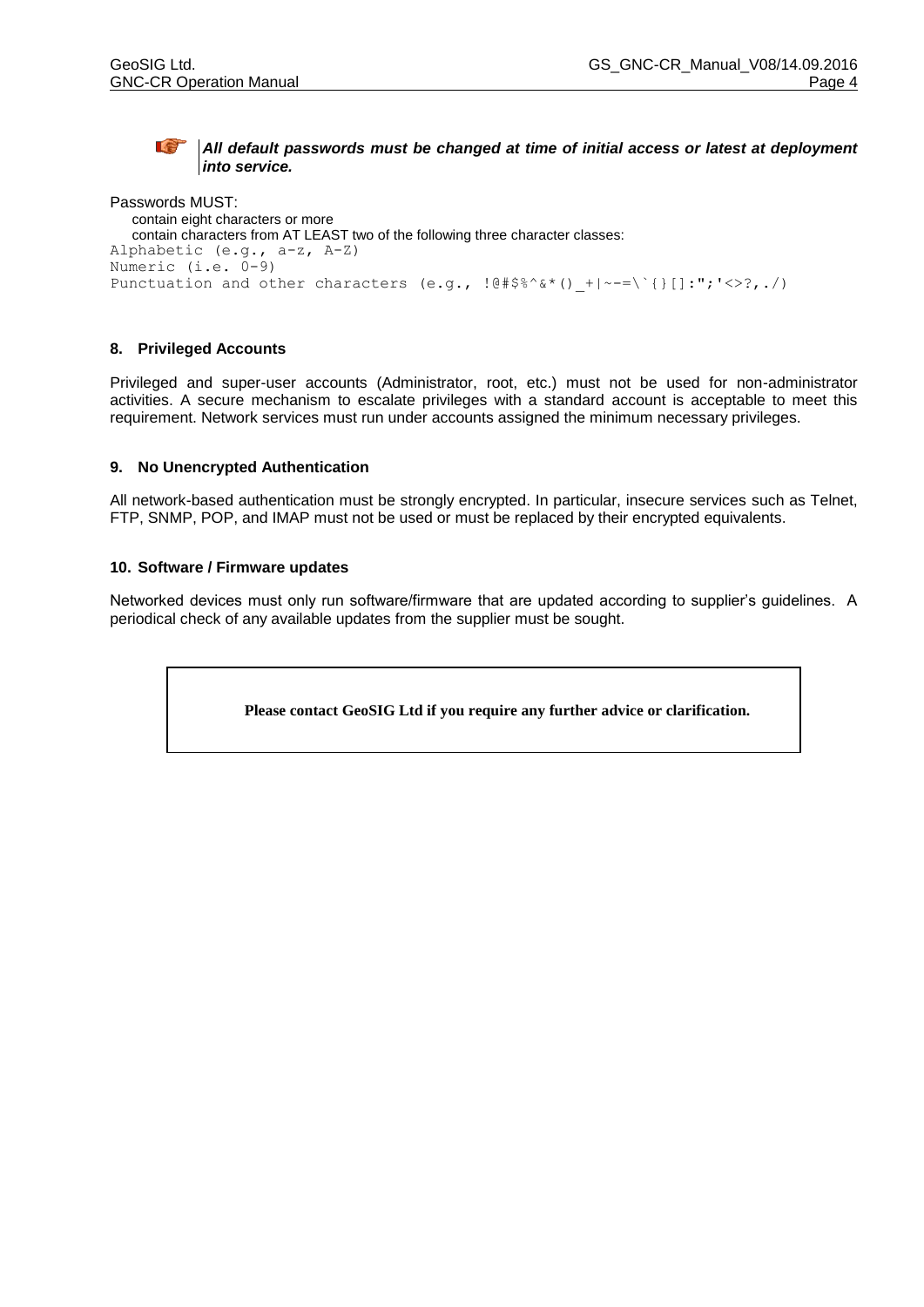# **1. INCOMING INSPECTION**

# **1.1. Content of Shipment:**

All instruments are carefully inspected both, electrically and mechanically before they leave the factory. The shipment should contain the following components (standard instrument without options): GNC-CR 12/16/18/20/24 Unit Sensor Unit with Cable and Manual Power Cable RS-232 Cable 3 ½" Disk or a CD containing either FieldView/AllView/GeoDAS Software Package FieldView/AllView/GeoDAS User Manual GNC-CR 12/16/18/20/24 Operation Manual

Certificate of Compliance or Test Data Sheet

#### **1.1.1. Damage During Shipment:**

When arranged with GeoSIG, all instruments can be insured prior to shipment. If you receive a damaged shipment and shipping insurance was previously arranged you should: Report the damage to your shipper immediately Inform your local GeoSIG representative or GeoSIG directly Keep all packaging and shipping documents

Insurance claims may be void if the above procedure is not followed.

## **1.2. Warranty:**

The seller warrants hardware and software products for one year against defects in materials, workmanship and design for the defined period, starting from date of shipment and 5 years maintenance support commitment. If seller receives notice of such defects during the warranty period, seller shall at its option either repair or replace free of charge hardware and software products which prove to be defective. If seller is unable, within a reasonable time to repair or replace any instrument to a condition as warranted, buyer shall be entitled to a refund of the purchase price upon return of the instrument to seller. 50 % of freight charges on shipments of warranty repairs or replacements will be borne by seller (normally one way freight).

Limitation of Warranty:

The foregoing guarantee shall not apply to defects resulting from:

Improper or inadequate maintenance by buyer

Buyer supplied software or interfacing

Unauthorised modification or misuse

Operation and storage outside of the environmental specifications for the instrument Improper preparation and maintenance of site.

## **1.3. Test Data Sheet**

The test data sheets shipped with the GNC-CR exactly characterises input filter performance and other parameters measured during production test. Consult this sheet for precise specifications of a particular instrument.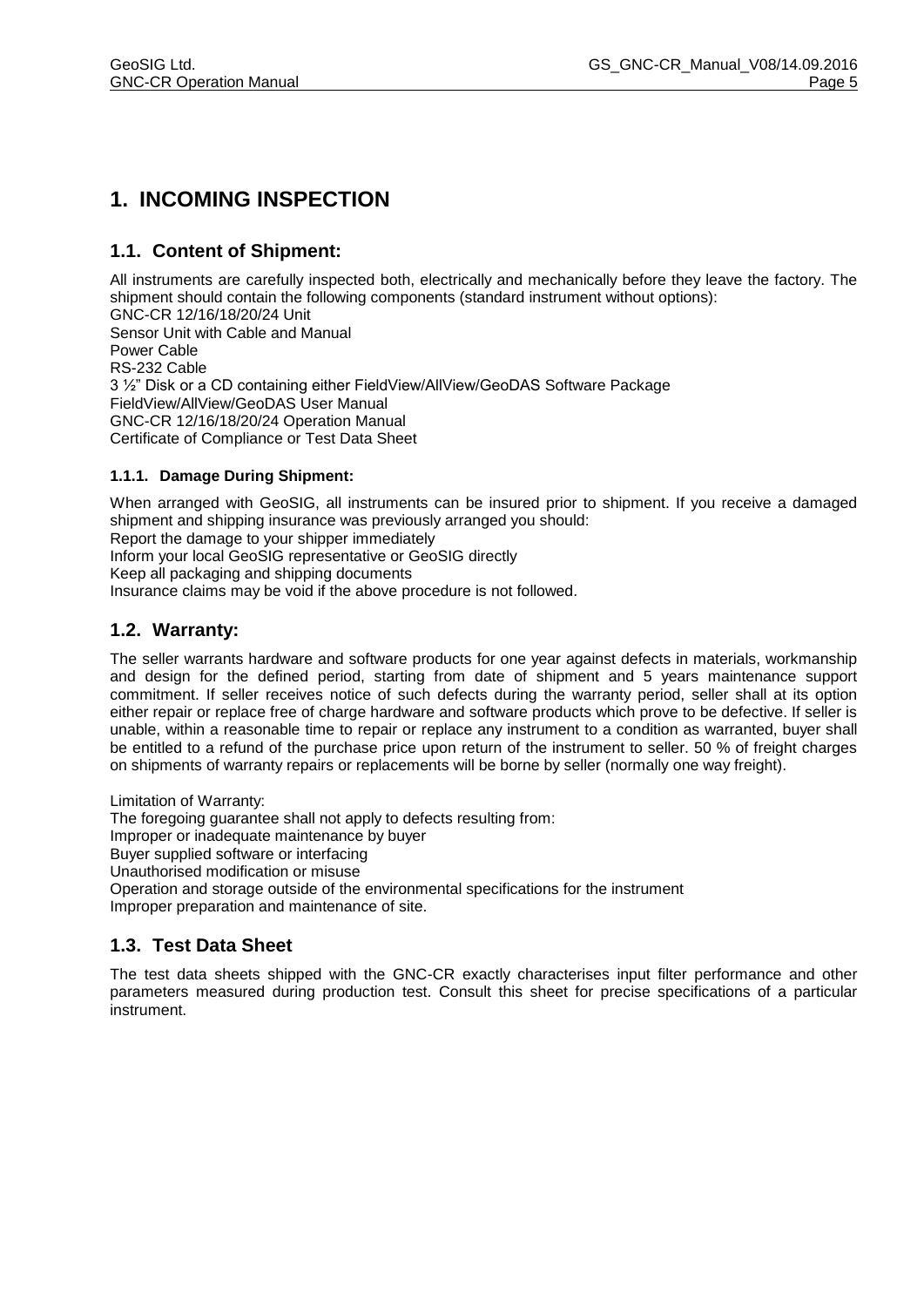# **2. POWER CONNECTION WARNINGS**

# **2.1. STATIC ELECTRICITY!!**

The GNC-CR system and its sensor unit contain CMOS devices and when serviced, care must be taken to prevent damage due to static electricity. This is very important to ensure long term reliability of the unit.

# **2.2. INSIDE THE SYSTEM (MAINTENANCE) :**

In normal use, the GNC-CR front panel should never need to be removed. Removal of the front panel for calibration or maintenance should be done by trained personnel only since AC power enters directly into the system, and can be dangerous if these panels are removed. Before removing the panels, always turn the main switch to "OFF", unplug the power connector (green AC LED indicator must be off) and disconnect the main battery. If you remove an electronic board, you will probably need to reset the time and date, and verify all other parameters are set correctly.

#### **2.2.1. BATTERY LIFE:**

The GNC-CR is shipped with the battery installed and connected, ready for use. If you do not install it directly, you will need to disconnect the main battery. Do not forget to reconnect the battery when you install the GNC-CR; the red cable on "+", the black cable on "-" of the battery.

In order to prevent loss of data, the user should be aware that when a memory card, memory module, backup battery or main battery are in use, the batteries should be replaced before their expected life time expires. Battery minimum life times under normal conditions are:

| Main battery    | Panasonic LCR-12V6.5P       | 3 years |
|-----------------|-----------------------------|---------|
|                 | Yuasa NP 6-12 or NP 7-12    | 3 years |
|                 | Fiamm-GS FG20721 or FG20651 | 3 years |
| Back-up battery | Varta CR 1/2 AA SLF         | 5 years |

The lifetime of the main battery and back-up battery life can dramatically change depending on operating conditions. Strong discharge of the main battery must be avoided. When the GNC-CR is not powered up, the back-up battery provides power to the clock chip and to the memory module for a total time of one year. During normal operation, power comes from the main battery and the back-up battery life is at least 5 years.

## **2.3. STORAGE AND OPERATING TEMPERATURE:**

To prevent data losses, do not expose the memory module to high temperature. The recommended storage temperature is -40 $^{\circ}$ C to +85 $^{\circ}$ C. Operating temperature range is -20 $^{\circ}$ C to +70 $^{\circ}$ C.

#### **2.3.1. STORAGE**

When not in use, the GNC-CR should be stored in a cool dry location. These same conditions will also tend to maximize battery life. In the event that storage for greater than several weeks is anticipated, the GNC-CR should be attached to a charger for 24 hours to top off the battery charge. The user should remove all data records from memory. Note that the real time clock operates when the POWER switch is in the OFF position. A minimum amount of current (less than 90 microamps) is required from the 12 volt supply. Therefore, to maximise the battery storage life and replace the clock current drain, the unit will require occasional recharging. Recharging for 24 hours every month is recommended.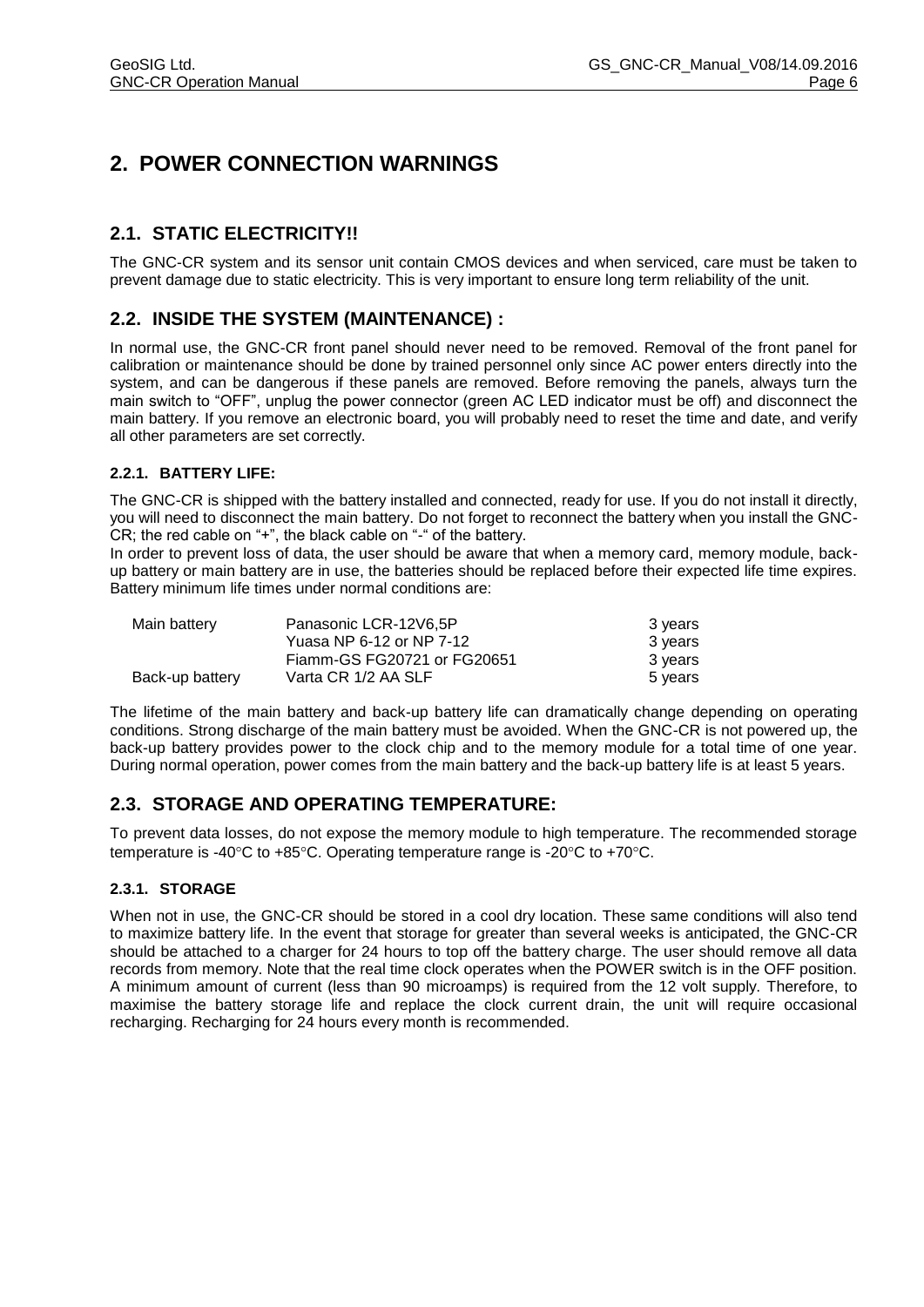# **3. INTRODUCTION**

The **GNC-CR 12/16/18/20/24** is a 12, 16, 18, 20 or 24 Bit seismic data acquisition system (in this operation manual called **"GNC-CR"** unless needed to be specific). Several sensors may be used such as seismometers, geophones, accelerometers or other sensors having a voltage output within the voltage range of 2.5V  $\pm$  2.5V. Sensors are externally mounted. Uniaxial, biaxial or triaxial sensors as well as sensors with current loop may be used.

Up to 45 channels of data may be recorded in one system. The channels are grouped into units of 3 channels. Each unit is assigned to a specific station number for communication purposes.

The **GNC-CR** stores the event data in battery-maintained static CMOS RAM or memory card. Frequency response depends on the low-pass filter chosen. The instrument has several digital low pass filters which may be chosen from a menu during set-up. Filter cut-off frequencies between 50, 100 or 315 Hz are selectable.

During normal operation the **GNC-CR** continuously amplifies, filters and converts sensor inputs to 12 or 16 Bit digital form and passes these to a pre-event memory. When the specified triggering criteria have been met, the instrument begins recording the data from the pre-event memory. By selecting the correct length of the pre-event memory, the operator can ensure that the entire event, including the first arrival, will be recorded.

Trigger algorithms include **S**hort **T**erm **A**verage (STA) to **L**ong **T**erm **A**verage (LTA) ratio triggering and level triggering. The (STA/LTA) ratio trigger computes the short term and long term signal averages fifty times per second (every 0.02 seconds). When the STA exceeds a pre-selected multiple of the LTA, the **GNC-CR** begins recording data.

The level trigger continuously compares the incoming signal to a selected threshold and triggers when its value exceeds the threshold. The triggering parameters and set points are set by the menu driven software program FieldView/AllView/GeoDAS or by downloading previously determined set-up information from a PC.

Recorded data include sensor data, clock/timing information and instrument set-up information. Data is stored in CMOS static RAM memory with power maintained by internal and/or external batteries or in Memory Cards (Flash EEPROM/SRAM, PCMCIA).

The GNC-CR is configured by connecting a personal computer with an RS-232 communications port. Use of a portable computer enables the operator to both set-up the unit and to perform a complete in-the-field check of the system from the sensor to the data storage memory.

Access to recorded data is also possible via computer connection. High-speed communication (up to 115200 Baud) capability allows data to be extracted very quickly.

With the FieldView/AllView/GeoDAS program, running on any IBM compatible personal computer, set-up and retrieving of recorded data is performed. Set-up and data access may also be accomplished remotely through the use of modems.

## **3.1. Description**

Multiple channel systems can record up to 45 channels of analog signal. The 45 channels are divided up into 3 channel units. Therefore a complete system will consist of 15 recorder module cards (RMC), associated input/ouptut connector cards, back plane cards, a front panel card and one master controller card. The master controller card allows the system to have synchronized timing, sampling and triggering. Units of less than 9 channels with master controller can be mounted in 3U, 5.25in (133mm) height chassis. From 12 channels with master on up to 45 the mounting is in 6U, 10.5in(267mm) height chassis.

#### **3.1.1. Housing**

The GNC-CR is typically housed in a standard 19" wide rack. The enclosure is available in 6 HU (Hight Unit) or 12 HU. The 19" rack is mounted in a Tecnopac Cabinet. Information regarding the unit's date of manufacture, serial number, etc. is contained on the ID label on the outside of the housing.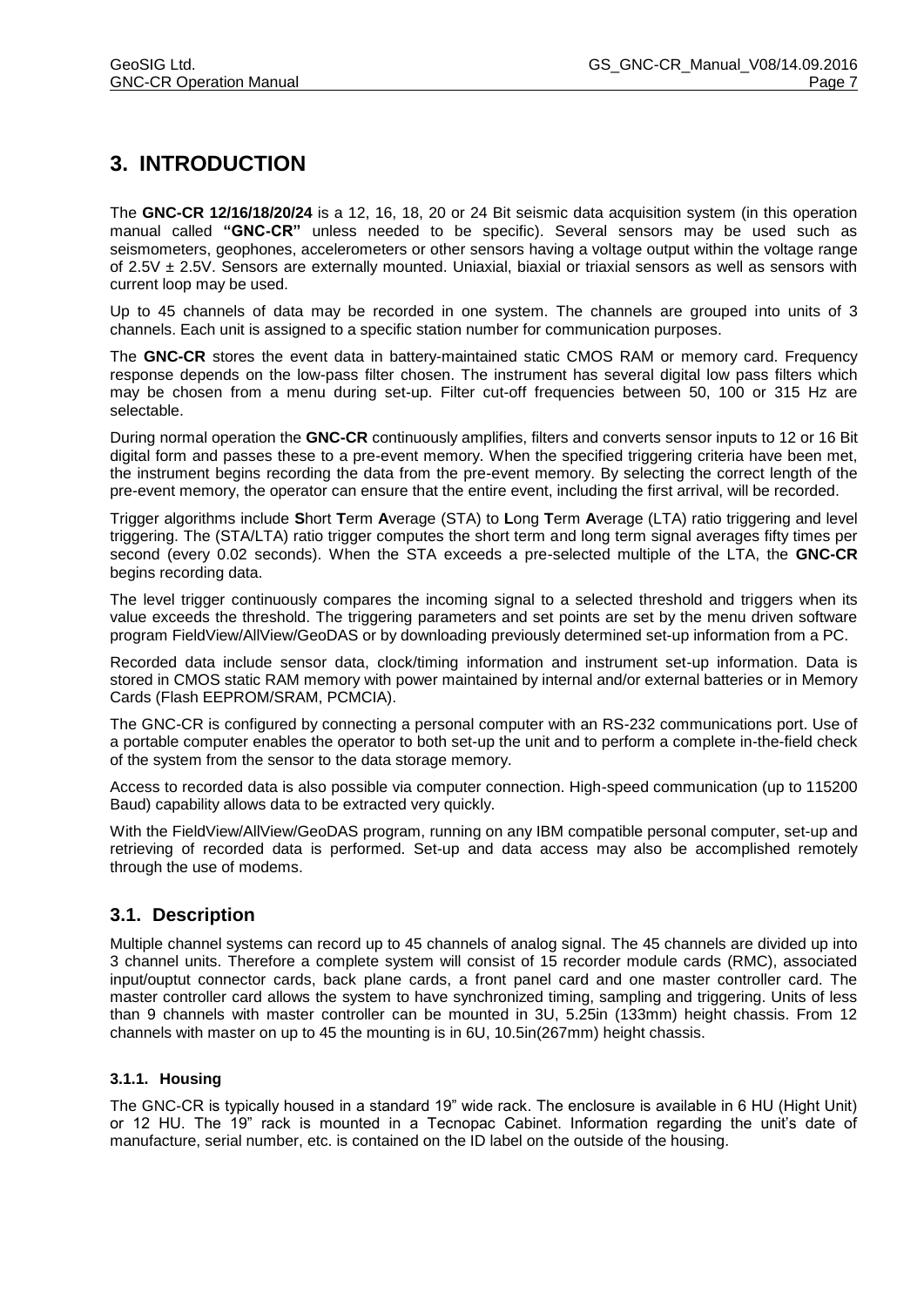Mounted in the front panel is the LCD display and four LEDs for instrument status indication. The main power switch is also on the front panel. This switch provides power to the electronics. It does not need to be on to charge the optional internal battery. This battery is mounted either to the right side of the chassis behind the front panel display or located in the bottom of the cabinet.

# **3.2. LCD DISPLAY**

The alpha-numeric display gives detailed information about the incoming signal, date and time, status and error messages. The information to be displayed is user programmable and may be set by the FieldView/AllView/GeoDAS software program.

## **3.3. LED'S**

#### **AC**

This green LED indicates the connection of AC power to the system to charge the battery.

#### **Run**

Run LED blinks once per second during the "Turn-On Delay" period. This typically lasts for 15 seconds after switching the GNC-CR 12/16/18/20/24 on. It then blinks every two seconds indicating that the instrument is running.

#### **Event**

The yellow LED is illuminated during recording an event. After recording the LED indicates the presence of one or more events by blinking. The number of flashes within 10 seconds indicates the amount of memory used, in units of 10%.

#### **Error**

The red LED blinks if an error or a warning has occurred (e.g. memory full, sensor bad, low battery, etc.).

## **3.4. Printed Circuit Boards**

The recorder modules are located behind the front panel. The recorder modules (RMC) are plugged into a four slot backplane. A RMC board contains the hardware filter, A/D converter, clock and microprocessor. The system may also contain a master controller card which provides common timing, common sampling, common triggering and controls the RMC modules. The backplane is connected to the front panel display and rear panel connector card by ribbon cables. All connections to the external sensors are made to the connector cards on the rear panel. A variety of connectors and terminal blocks are available. Other connectors are also mounted to the rear panel. These are RS232 (Computer/Modem), OPTION (Alarms), INTERCON and POWER. The AC to DC converter and optional internal battery are also mounted in the rear of the chassis.

#### **3.5. Internal Battery**

The GNC-CR housing contains one 12 V, 6.5 Ah rechargeable sealed lead-acid battery. The battery pack provides autonomy when AC power is lost. The period of autonomy depends on the configuration of the system. Additional battery capacity may be added externally (For further information please contact GeoSIG or their representative).

#### **3.6. Battery Charger**

The built-in battery charger will keep the internal battery pack charged to optimum level without the risk of overcharging. The charger has sufficient capacity to recharge depleted batteries while the GNC-CR is operating. The charger can be powered by 115 VAC or 230 VAC without requiring a different connection configuration.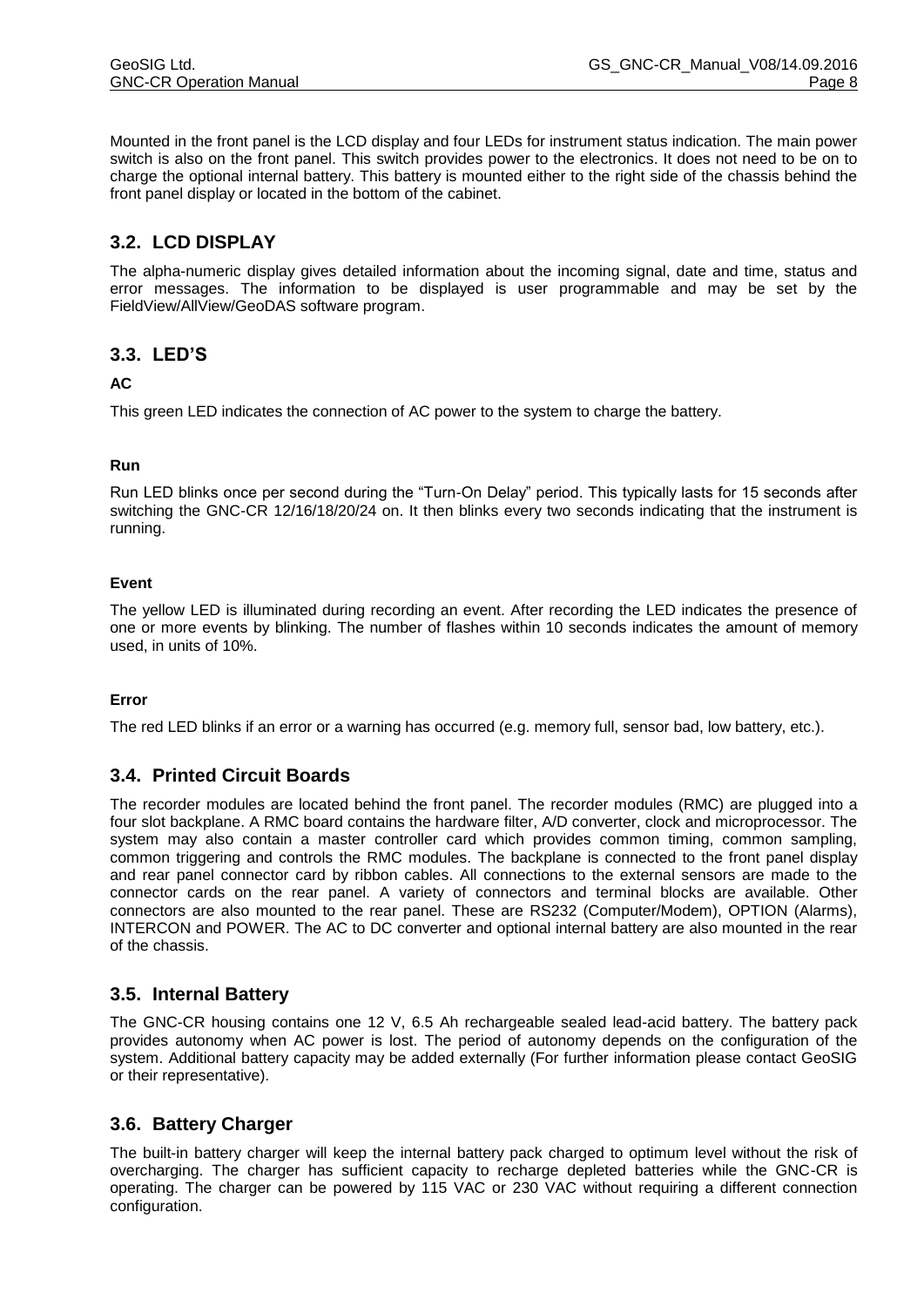#### **Note:**

**For an external battery an external charger must be used. Therefore, select a charger with appropriate charging characteristics for the used battery.**

#### **3.7. Connectors**

The GNC-CR will be configured with sensor connectors / cable inlets depending on the required amount of sensors. The sensor connectors are located on the rear panel. The Option and Power connectors are also mounted on the rear panel, the RS-232 connector is ether on the front or the rear panel depending on the system configuration,. (see the relevant technical drawing). Site specific connection drawings are provided when special input/output signal requirements have been selected.

The function of each connector is:

#### **Power**

Through this four-pin connector the internal battery charger is supplied with 115/230 VAC power. Alternatively, external batteries for powering the GNC-CR may be connected here (with DC Input Option).

#### **Option Connector (optional)**

Two options are supported by the option connector:

The alarm option gives three different output signals (relay contacts) to activate alarm indicators such as buzzer or lights.

The connector is also used to connect an external time source such as GPS to the GNC-CR. The signal from this external source can be either a pulse or a RS-232 level signal.

#### **Intercon (optional)**

This connector is used for interconnecting multiple units to a network. It may also be used for special functions as required.

#### **RS-232 Communication**

This connector is for attaching a PC to the GNC-CR. The PC is used for setting operating parameters or retrieving recorded data. Maximum data rate is 115.2 kBaud. It may also be used for an external Modem connected between the system (optional) and a telephone line for remote control and data retrieval.

#### **Sensor Connection**

The sensor connector is either an 8 pin connector or a 10 or 16 point terminal block. Sensor cables may already be installed according to customers requirements or may be assembled when the system is being installed at the site. The sensor connection provides +12, ±12 Volt or +7.4 Volt DC power to the sensor. Different types of sensors may be connected. The typical input is  $2.5 \pm 2.5$  vdc, other ranges are available. Consult GeoSIG Ltd. or the representative for additional data. Lightning protection is also available.

#### **3.8. Options and Accessories**

The following optional equipment is available for the GNC-CR:

#### **3.8.1. LCD**

The alpha-numeric display gives detailed information about the incoming signal, date and time, status and error messages. The information to be displayed is user programmable.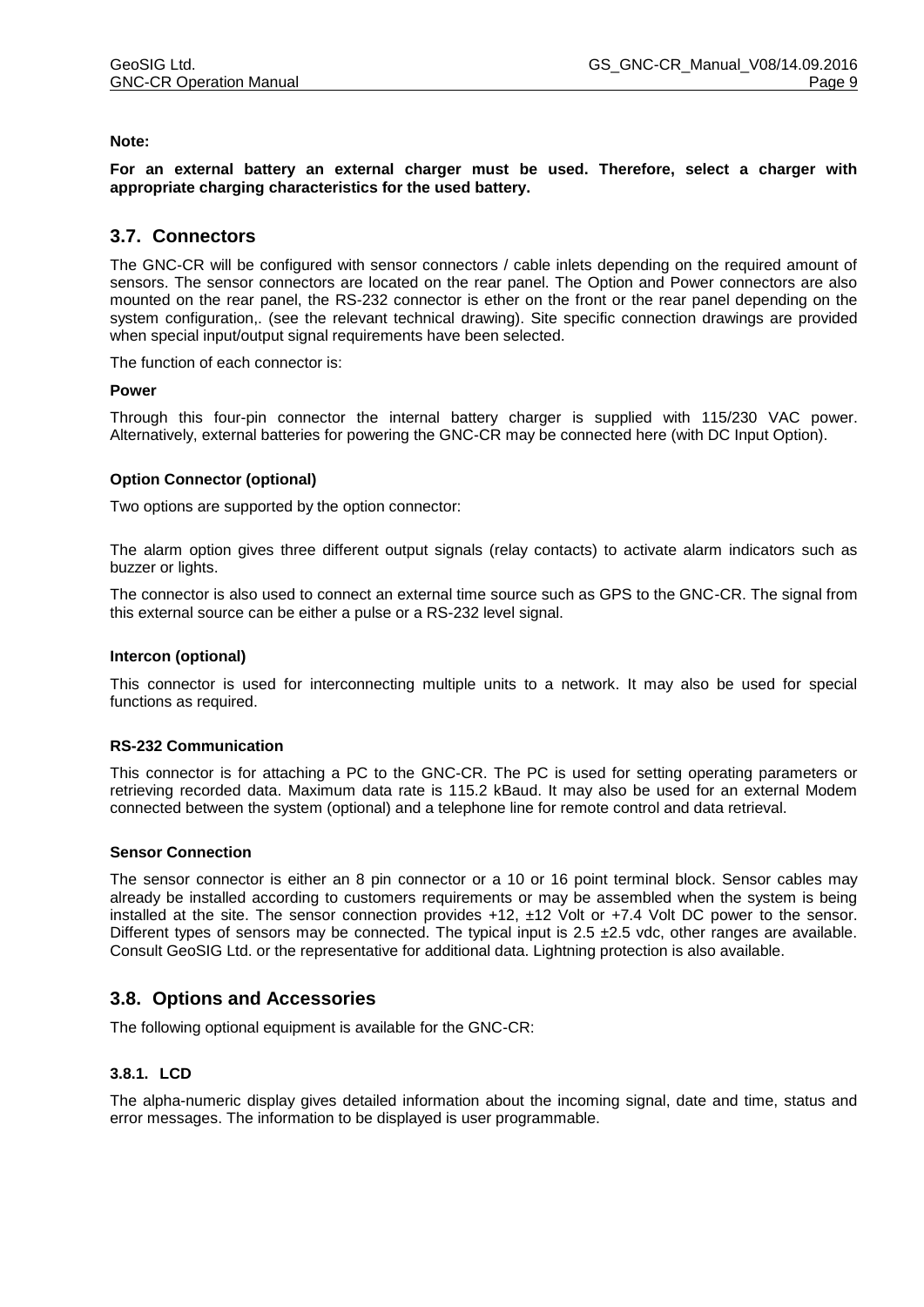#### **3.8.2. Modem**

The GNC-CR is available with an external modem. This option gives remote control to the GNC-CR via telephone line. On request the modem is capable of "Calling on Event". This means, as soon an event triggers the GNC-CR, the modem automatically calls a pre-set telephone number and transmits the data of the event.

#### **3.8.3. GPS**

The GPS option is a satellite navigation receiver attached to the GNC-CR. The GPS gives the exact information about time and position of the instrument. Full details are provided with the GPS option.

#### **3.8.4. Alarm output**

This option generates two alarm signals (for two threshold levels) in a way similar to that of the recording trigger, thus allowing the personnel in charge to be informed immediately on the severity of a strong event. The outputs are 2 relay contacts, either normally open or normally closed (to be specified at order), and an additional alarm relay may be designated for system trigger or indication of a GNC-CR warning or error.

#### **3.8.5. DC Charger**

The DC charger enables the user to charge the system off a single 12 VDC source. This is useful if it is necessary to charge the system by a single 12 V car battery. This option is factory installed.

#### **3.8.6. TCXO Clock**

A high accuracy clock oscillator is available. Frequency stability is 0.3 ppm. This reduces clock drift to 26 msec maximum.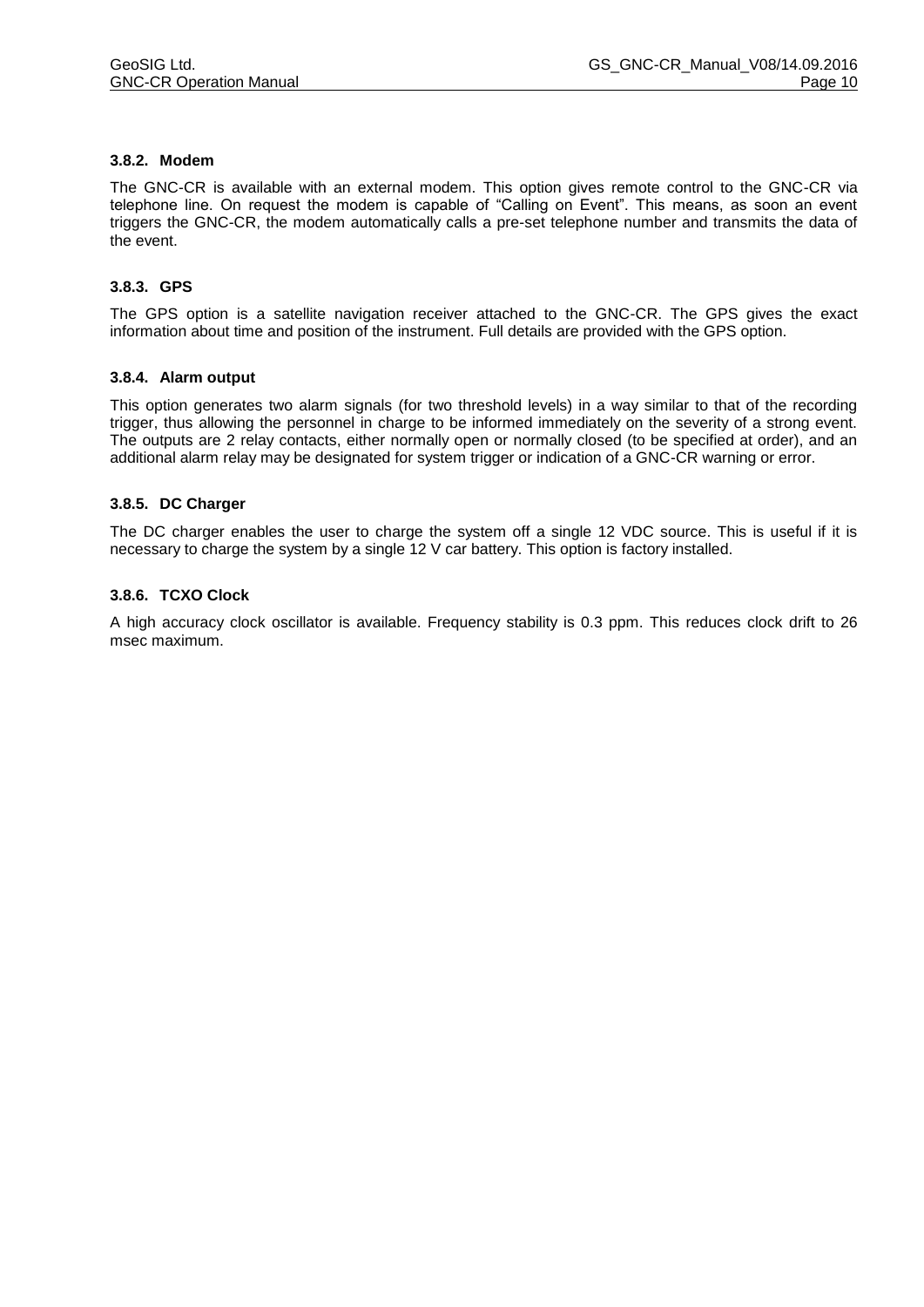# **4. SET-UP AND OPERATION**

This chapter lists the operating procedures involved in installation, setting up and running the GNC-CR. This chapter will treat the input of parameters as steps to be performed in the field or in house prior to placing the instrument in the field. This manual provides data on the installation of the hardware and preliminary startup. Refer to the FieldView/AllView/GeoDAS manual.

# **4.1. Site Selection**

#### **4.1.1. Environmental Considerations**

The choice of an installation site for a seismic event system is similar in most respects to that of a regular continuous recording seismic station.

The GNC-CR is typically housed in a non sealed case. Therefore a location must be found for the unit which is free from direct sunlight, precipitation, dangers of falling materials in the event of a severe earthquake and the risk of tampering or vandalism if the unit is to be left unattended..

There are also special considerations for system installations which must be recognized. The GNC-CR can record seismic activities for approximately 30 minutes (per MByte of storage) with a 12-Bit or 25 minutes with a 16-Bit system before the data storage capacity is depleted, so it is important to select the site and set the trigger level to avoid unwanted data recording, such as vibration from machinery, highway traffic, aircraft, waves, etc. It is wise to check the instrument frequently during the first several days of operation after each set-up, to see if there are previously unsuspected sources of noise which are triggering the instrument and using up the memory.

In addition, the user should select a site with a provision for 115/230 VAC electrical power.

The operator should make note at this point of any cultural or environmental sources of noise and vibration around the selected site which may cause false triggers of the recording mechanism. These will have to be considered when setting the trigger parameters.

#### **4.1.2. Power Supply Considerations**

The unit may be powered from a 115/230 VAC supply, the internal battery, or a 12 VDC external supply such as an automotive battery or solar panel.

If the supply in the field will be from a 115/230 VAC line, the operator needs to connect the AC power cable to the source only. The unit operates continuously, providing a trickle charge to the internal battery.

If the supply will be exclusively from the unit's internal battery, it is necessary to charge the batteries sufficiently beforehand. Allow at least 24 hours of uninterrupted charging prior to leaving the GNC-CR in the field. The set-up functions, of course, may be performed while the charger is connected to the unit. The GNC-CR must be plugged to 115/230 VAC for charging the internal battery.

A convenient approach to the set-up of the instrument is to use the internal battery along with the AC power at the remote site. In the lab, the GNC-CR may be checked out and set for the correct time and trigger. It may then be carried to the remote site (with the power switch in the "OFF" position to conserve the internal batteries) and then connected to the AC power. After switching to "ON", the GNC-CR runs with the pre-set parameter values. This reduces the amount of time needed to program in the field; an important consideration in an adverse condition.

## **4.2. Installation**

Many times the installation sites of seismic equipment are highly exposed to static discharges caused by lightning or by the industrial environment. Even though the GNC-CR contains over voltage protection, it may sometimes be necessary to use additional surge protectors for the equipment. Contact GeoSIG or your local representative for more information.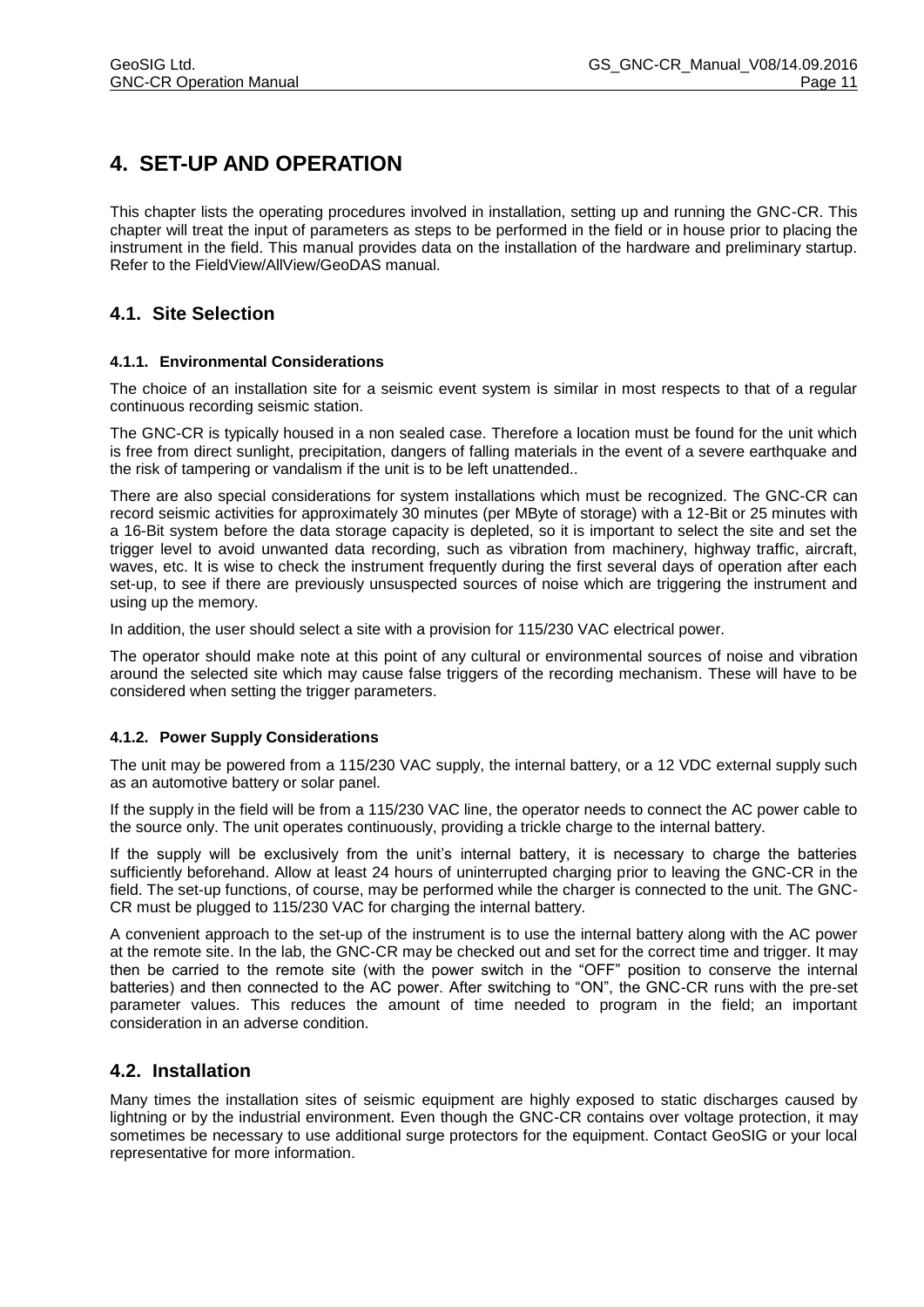#### **4.2.1. Supply Voltage Selection**

The GNC-CR may be powered from 115 VAC up to 230 VAC, 50 or 60 Hz. The GNC-CR contains a primary switched power supply which will automatically adjust to either 115 and 230 VAC input. Just connect the GNC-CR power cable to the AC source and the green AC lamp should illuminate.

If the AC lamp does not illuminate check the fuse of the GNC-CR and if necessary replace it with a 500 mA slow blow type fuse. Verify the presence of the AC voltage.

#### **4.2.2. Sensor Installation**

- See the Sensor Manual for specific instructions if necessary.
- When installing the cable between the GNC-CR and the sensor, Locate cable away from sources of EMI/RFI interference.
- Terminate the field cables with the appropriate connectors. see the relevant technical drawing for GNC connector data. Verify connection using an Ohmmeter before applying power.
- Connect the sensor cable to the sensor and GNC-CR.
- Connect your Laptop PC to the recorder.
- Start the FieldView/AllView/GeoDAS program and Login to the recorder (See FieldView/AllView/GeoDAS Manual).
- Fine adjust the leveling using your PC with the FieldView/AllView/GeoDAS program. Choose **Recorder Display** in the **Recorder** option and select **Analog Signals** [FieldView/AllView/GeoDAS: Recorder, Recorder Display, Analog Signals]. The actual analog values ("A/D Value") of the three channels are visible in raw digital counts.
- Level the sensor until the values of each axis show approx. 2048 counts (within  $\pm$ 10 counts) or 32768 (within ±300 counts).
- Make sure, the sensor is still rigidly bolted to the structure or the sub-terrain after leveling.
- Click "A/D Calibrate Now" to adjust the zero line ("A/D Zero") to the actual sensor signal and click "OK" to leave the dialogue box.
- To verify operation of the sensor, enter the **Self Test** window in the **Recorder** drop-down menu [FieldView/AllView/GeoDAS: Recorder, Test Config.]. Mark the "Analog" and "Record Test Pulse". Perform a self test by clicking the "<u>Test</u>" button. This will give a test signal to the sensor. The output from the sensor is recorded by the GNC-CR as a pseudo event which is downloaded and displayed to verify the sensor, preamplifier and filter response. The result should be a square wave output. Its magnitude varies by the different sensor types (refer to the test sheet, delivered with the sensor).

#### **4.2.3. System Installation**

The GNC-CR is generally supplied installed into a standard 19" wide instrument rack enclosure (See Section 1.1.1, Housing). The enclosure is typically 50.0cm(20") deep. Allow room behind for cable entry. Secure the enclosure to a suitable surface. Protect from moisture, direct sunlight, high/low temperatures and falling debris.

Optionally it is possible to mount external GSR recorders with sensors and integrate them into the central recording system (Local Recording System).

The following are the items needed for such an installation:

- GNC-CR12/16/18/20/24 Unit
- GNC-CR12/1618/20/24 Operation Manual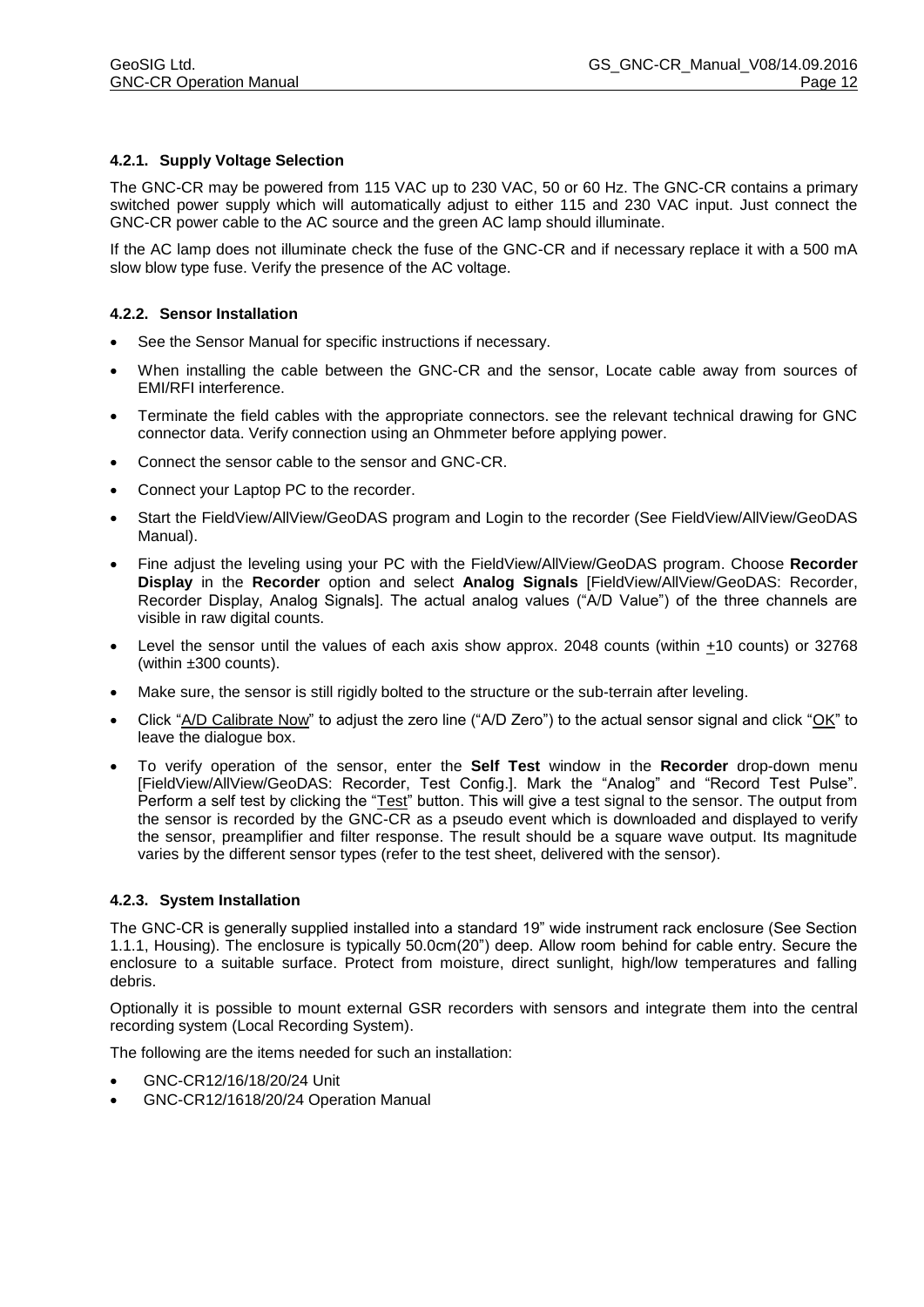#### **4.2.4. First Start**

Connect the AC power cable.

The green AC LED indicator must turn on,

If not:

Disconnect the AC power cable from the GNC-CR.

Check if the internal FUSE is blown.

If so, then replace it with a 500 mA or 1 amp slow blow fuse as required.

Check if the AC power is present at the plug.

When the problem is solved, reconnect the AC power cable to the GNC-CR.

Insert the memory card if applicable.

Switch the main switch to its ON position.

The green RUN LED should blink once per second for about 15 seconds. Afterwards it will change to one pulses every two seconds. This indicates, that the instrument is running.

**Note:** Do not move or vibrate the sensor during the power up cycle. (The GNC-CR is calculating the baseline of the 3 incoming signals, any noise could distort this signals.)

Connect the GNC-CR with the RS-232 cable to your computer and start the FieldView/AllView/GeoDAS program. Refer to FieldView/AllView/GeoDAS manual.

#### **4.2.5. Terminating the Installation**

After checking the GNC-CR using the FieldView/AllView/GeoDAS program disconnect the RS-232 cable. Fix the remaining cables, so that they may not influence the sensor signal by knocking or vibrating at the sensor.

After performing a **Logout,** (See FieldView/AllView/GeoDAS Manual) disconnect the computer from the GNC-CR before switching the computer off. Do not leave *any* unpowered device connected to the GNC-CR.

Do not touch the sensors and leave the area of the equipment as quietly as possible.

#### **4.3. Setting Operation Parameters**

For setting parameters and for retrieving recorded data a personal computer with the FieldView/AllView/GeoDAS software program must be used. This program provides facilities for setting up the GNC-CR prior to deployment, retrieving GNC-CR event data and displaying the captured data. FieldView/AllView/GeoDAS runs on IBM PC compatible computers, including laptop models and is connected with the GNC-CR via serial data interface.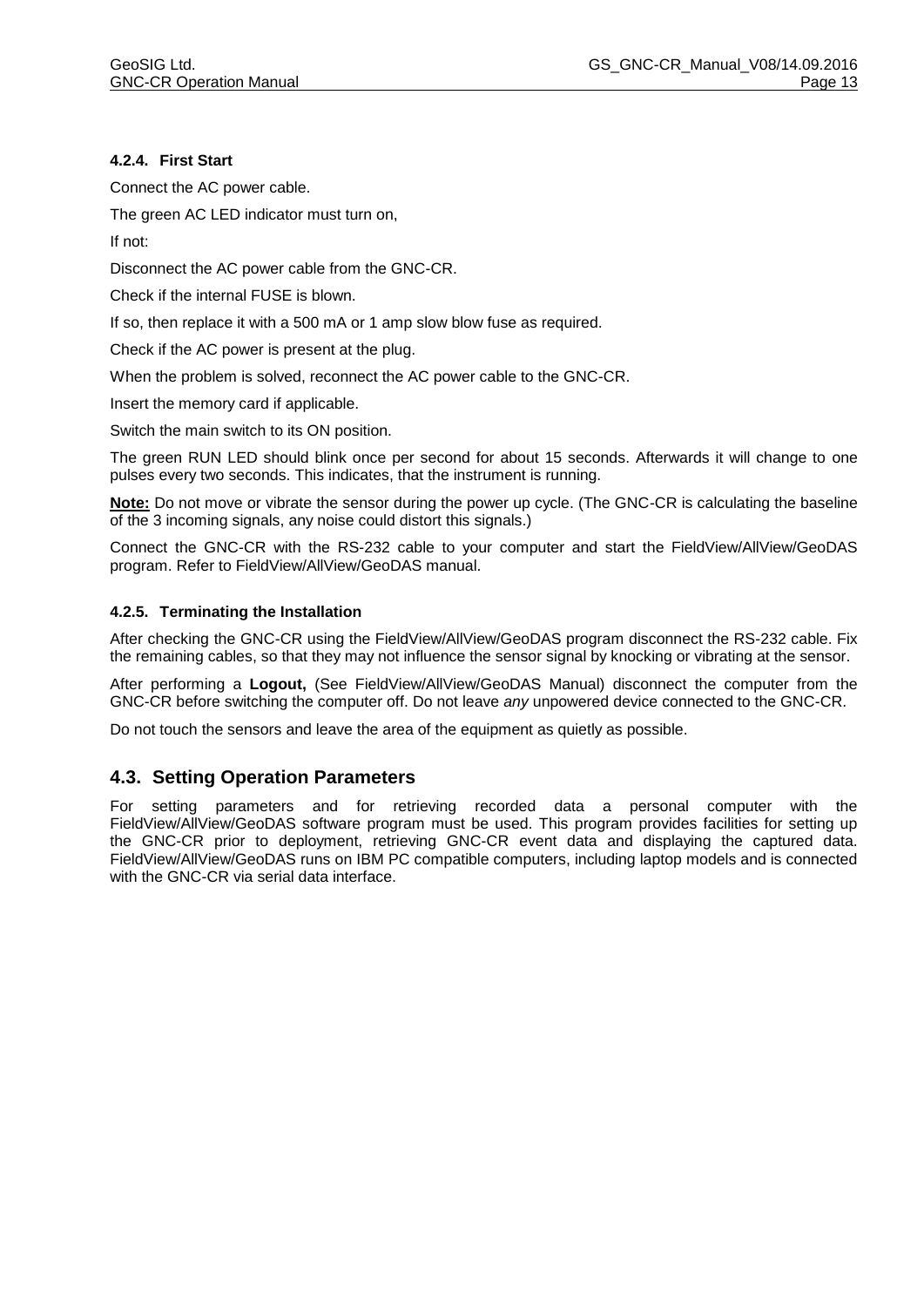# **5. FUNCTIONAL DESCRIPTION**

This section discusses some of the technical details of how the GSR works. Input signal filtering and digitising, triggering, time accounting, data storage and event logging are among the function described.

# **5.1. Signal Conditioning**

Signals from seismic sensors coming into the GSR are range-adjusted in preparation for conversion to digital form and are filtered to prevent aliasing effects. The signals are next sampled and digitised, and then digitally filtered under software control to further reduce noise. Only full-filtered data are used for triggering and recording.

The GSR accepts signals from sensors within the voltage range of 0.5 to 4.5 volts. A standard GSR with a gain of one, digitises and records the sensor signal as follows:

| Analog Input Voltage AIV |         | Digital Value DV | (Bit)   |        |
|--------------------------|---------|------------------|---------|--------|
| (V)                      | Decimal | Hex              | Decimal | Hex    |
|                          |         | <b>12 Bit</b>    |         | 16 Bit |
| 0.500                    |         | 0x0000           |         | 0      |
| 0.501                    |         | 0x0001           | 10      | 10     |
| 2.500                    | 2048    | 0x0800           | 32768   | 8000   |
| 4.499                    | 4094    | 0x0FFE           | 65520   | FFE0   |
| 4.500                    | 4095    | 0x0FFF           | 65535   | FFFF   |

The digital values for voltages between 0.5 and 4.5 V can be determined using the following formula

|         | (AIV - 0.5) 4096 |         | (AIV - 0.5) 65535 |
|---------|------------------|---------|-------------------|
| 12 Bit: | DV =             | 16 Bit: | $DV =$            |
|         |                  |         |                   |

#### **5.1.1. Signal Amplification**

The gain factor by which a sensor input is amplified in the GSR analog circuit is factory set to the standard gain 1 or 2. The gain may be set independently on each signal channel on request.

#### **5.1.2. Analog Signal Filtering**

Each signal channel has a low-pass 100 Hz 6th-order Butterworth analog filter. The sensor input signal passes through this filter prior to being sampled and converted to digital form. This filter removes signal energy at frequencies above one-half the input sampling rate (800 Hz) so that these higher frequencies are not aliased by the sampling process, appearing as erroneous digitised data. The signal level above 400 Hz at the output of the analog filter is at least 72 dB below the input level. This affects the data values by one count maximum at the digitising resolution of 16 Bit.

#### **5.1.3. Signal Digitising**

The amplified and filtered analog signals are sampled at a rate of 800 SPS per channel and converted by a successive-approximation analog-to-digital converter to 16 Bit digital data values. The 800 SPS is a greater number of samples than what actually is recorded. The digitised data still contain signal frequencies up to 400 Hz which must be filtered digitally. As part of the digital filtering process, the data are "decimated" to reduce the sampling rate to 200 or 400 SPS, depending on the digital filter cut-off frequency.

#### **5.1.4. Digital Signal Filtering**

The digitised sensor data are digitally filtered 6th order Butterworth to restrict the signal to the selected bandwidth (50,60, 70, 80, 90 and 100 Hz).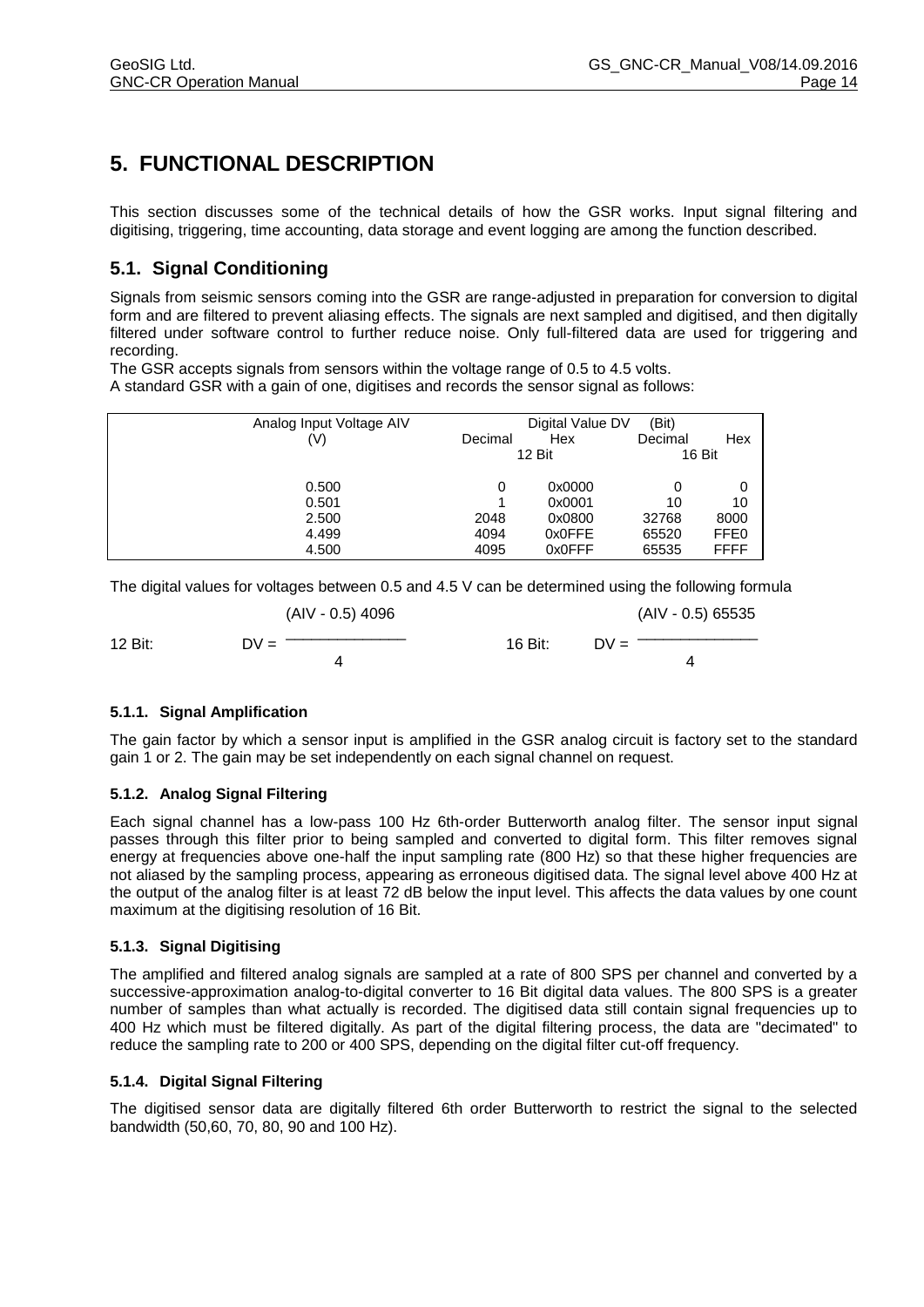#### **Sampling Rate Decimation**

Based on the analog and digital signal filtering the sampling rate of 800 SPS can be decimated to 200 or 400 SPS, depending on the selected signal bandwidth. The digital filtering algorithms also decimate the data, resulting in reduced sample rates. At the Nyquist frequency (half the decimated sample rate) the signal is at least 84 dB below the input level due the combined effect of the 100 Hz analog filter and the digital filter. Since data are digitised and stored at 16 Bit resolution, signals above the Nyquist frequency, even full-scale signals, do not affect the final stored data values at all.

It is important to note that every filter introduces a phase shift to the data. The phase shift of digital filter is - 270° at the cut-off frequency. This is due to the fact that it is a 6th order filter with each pole contributing 45° of phase shift at the cut-off frequency.

## **5.2. Triggering**

Any of four methods may be used to trigger the GSR to start recording data:

- The GSR may be set to trigger internally when incoming sensor signals satisfy certain criteria.
- The GSR may be set to start recording at a specific time.
- The GSR may be set to start recording by software command from a connected PC.
- A trigger signal may be provided from another GSR or other external source (with external trigger/network option).
- Recording starts the pre-event time before trigger, continues as long as the trigger criterion are met and stops after the post-event time.



**Typical Recorded Data for 1 Channel** 

If the user sets up trigger parameters that are continually met by the environment, the system will trigger continuously. This will be indicated by the yellow event LED which is always on. The user can connect a PC to the GSR unit to interrupt the recording and select a different set of trigger criteria.

#### **5.2.1. Internal Triggering**

Internal triggering requires that incoming sensor data satisfy certain pre-set criteria for recording to begin. The digitised and digitally filtered sensor data are used as input to the internal triggering system.

Either of two criteria may be used for internal triggering. The Threshold Trigger simply determines if the signal amplitude has exceeded a pre-set threshold. The Short Term Average/Long Term Average (STA/LTA) Ratio Trigger determines if there is a sudden increase in signal amplitude. A combination of both Threshold and STA/LTA triggers may also be selected so that the GSR will start recording when either trigger criterion is met.

#### **Threshold Trigger**

The Threshold Trigger compares the signal amplitude of the filtered trigger signal to a threshold value. The sensor data are first processed by a digital high-pass filter with a corner frequency of about 0.1 Hz to remove any DC offset. The data are then filtered and rectified to give an absolute-value signal amplitude ranging from 0 to a maximum of 2048. Data recording is initiated when the amplitude exceeds the pre-set threshold value. The user may enter the threshold values in the selected channel unit. The FieldView/AllView/GeoDAS program calculates it to raw counts (LSB) and puts the value into the recorder. If the threshold is set to 10 counts, then a signal greater than 10 counts will cause a trigger.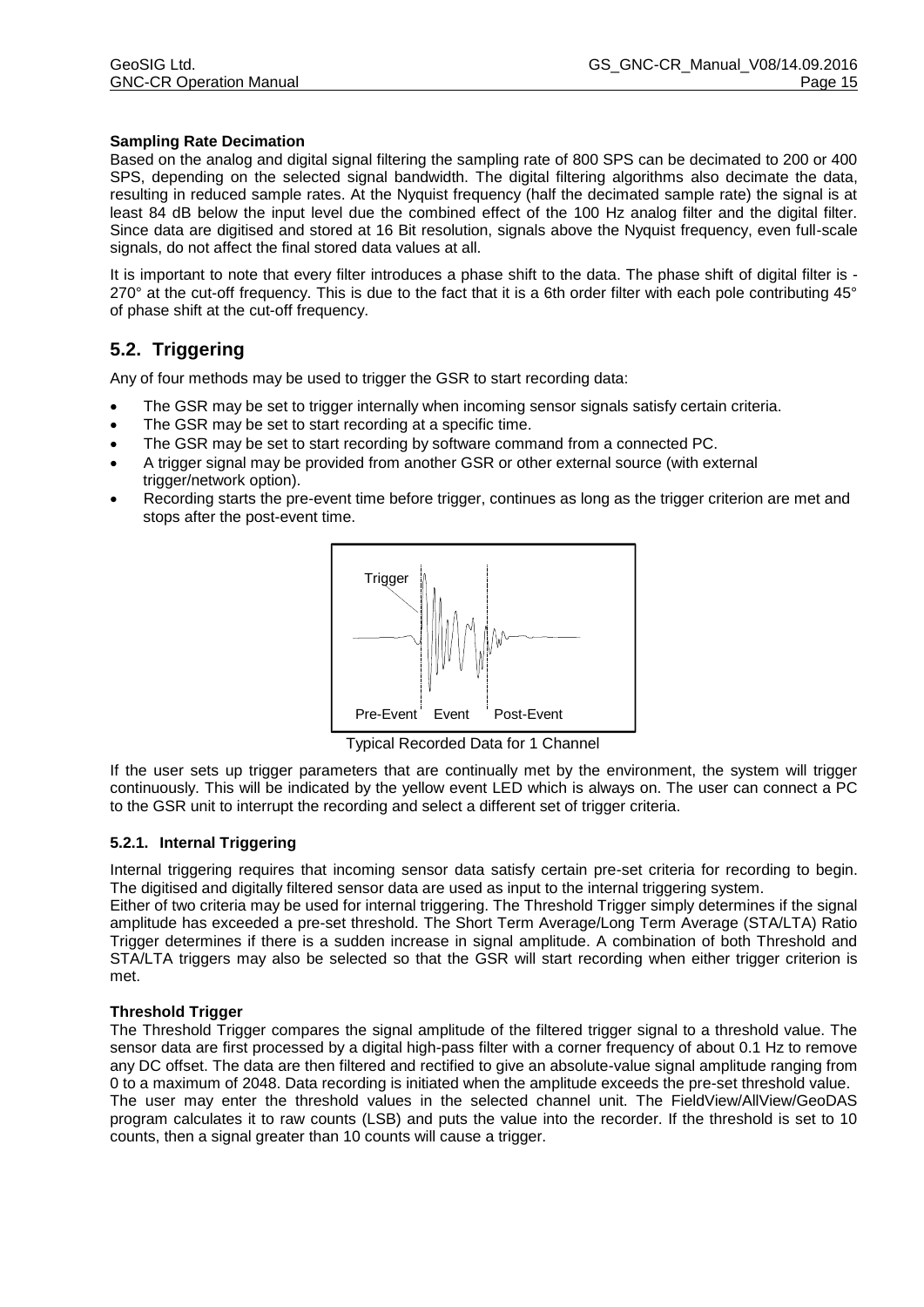#### **STA/LTA Ratio Trigger**

The STA/LTA ratio trigger uses an algorithm which will filter out background noise and allow only those data which pass through its filters to trigger the record function of the GSR. This filter method uses a Long Term Average of data inputs to set the background noise base level and compares this to a Short Term Average of data which is more responsive to changes in the data input stream. During the steady state of the system, the STA and the LTA will be nearly equal. The shorter the STA averaging period, the more quickly it will change with the input. The trigger condition occurs when the ratio of the STA versus the LTA exceeds a present level, ALPHA.

To use the (STA/LTA) ratio trigger, four pieces of information must be supplied:

- The short term time period
- The long term time period
- The ratio (ALPHA) dB of short term average to long term average which will trigger recording, and, whether or not to update the LTA during the event.

The averaging time for the STA and LTA may be set as follows: STA 0.1 to 10.0 seconds LTA 1 to 100 seconds

**Note:** The LTA may not be set smaller than the STA.

The ratio of STA to LTA, ALPHA, is defined as: STA

 $ALPHA = 20 \times log_{10}$  —— I TA

The probability of having a false trigger due to noise will be minimised if a long STA averaging time is selected. Obviously, the STA should not be chosen longer than the shortest event of interest. In addition, the STA should be shorter than the block of pre-event data stores in the Pre-event Memory. If not, the initial portion of an event may not be recorded.

If the LTA is allowed to update during the event, and the event is long relative to the length of the LTA period, then the instrument will determine that the event is actually part of the background noise and the trigger condition will terminate. The user has the option of enabling or disabling the LTA update.

#### **5.2.2. Time Triggering**

The GSR may be set up to begin recording data at predetermined times. Up to four dates and times may be programmed into the unit during set-up. A recording duration for each recording time is also specified. Once set by the operator, the GSR uses its internal clock to keep track of the date and time-of-day until reset again by the operator.

#### **5.2.3. Software Triggering**

The GSR may be set up to begin recording data by command of the connected PC. The FieldView/AllView/GeoDAS program supports triggering by key stroke. If the Software Trigger in the Trigger Settings window is enabled, the operator may start recording by clicking Trigger Now in the Directory of Instrument Files. The GSR records Pre- and Post Event Time. This feature is useful for measuring seismic noise levels.

#### **5.2.4. External Triggering** (option)

The GSR may be externally triggered by connecting a trigger signal to the Interconnection connector (option). The external signal may come from another GSR recorder, from a Control Centre or from some other source. The GSR begins recording data when the external trigger signal goes to a low (0 V) on a falling edge. Several data recorders may be connected in "bus" fashion and triggered simultaneously by one trigger signal. Whenever it is triggered, regardless of trigger source, the GSR puts out a signal on the Master/Slave connector to be used as a trigger by other units, e.g., one GSR may be set up to trigger internally on incoming sensor signals, and can then activate several other units to begin recording.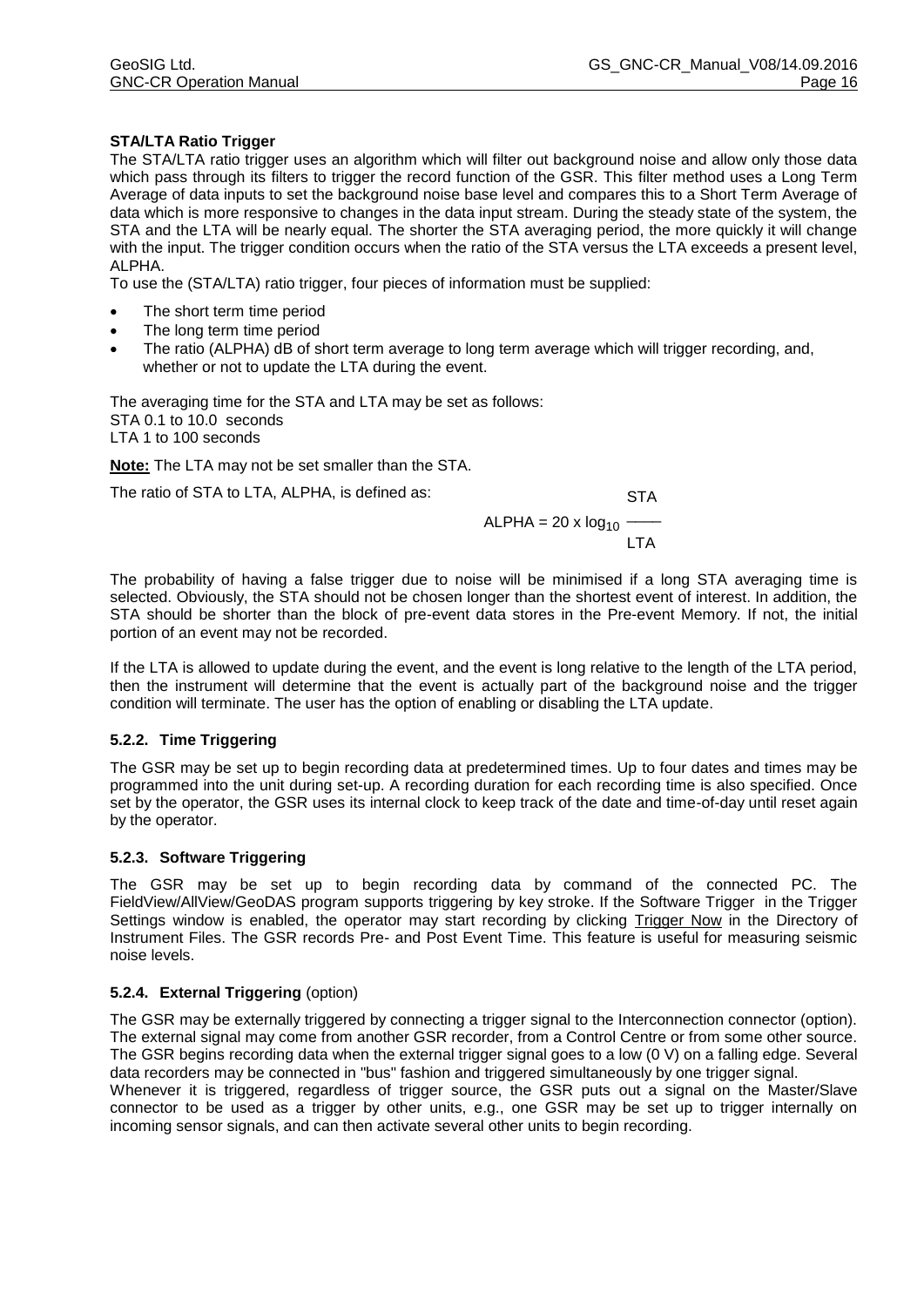# **5.3. Triggering Guidelines**

It is important to note that the input signal for the trigger channel is digitally high-pass filtered to remove any DC offsets. The digital high-pass filters have a corner frequency of approx. 0.1 Hz.

#### **5.3.1. Threshold Trigger**

The threshold trigger compares the digitally low-pass filtered and rectified input (sensor) signal with the value of the threshold level in the **Trigger** menu. The corner frequency of the filter has to be set in the **Filter** menu.

#### **5.3.2. STA/LTA Ratio Trigger**

The STA/LTA (Short Time Average/Long Time Average) ratio trigger computes the short term and long term averages of the rectified input (sensor) signal. When the STA exceeds a pre-selected multiple of the LTA, the **GSR** begins to record data. The advantage of this trigger type is that the trigger sensitivity adapts to the seismic background signal. With an increasing noise level the trigger sensitivity decreases and therefore less false triggering occur.

To use the STA/LTA ratio trigger, four following information must be supplied:

- the short term time period
- the long term time period
- the ratio dB of short term average to long term average which will trigger recording
- if you want to have the value of the long term average updated during an event.

The average time for the STA and LTA may be set as follows:

- STA 0.1 to 10 seconds
- LTA 1 to 100 seconds

**Note:** The LTA may not be set smaller than the STA.

The ratio of STA to LTA, ALPHA, is defined as:

$$
STA
$$
ALPHA= 20 x log<sub>10</sub>  $\frac{1}{LTA}$ 

The probability of having a false trigger due to noise can be minimised if a long STA averaging time is selected. Obviously, the STA should not be chosen longer than the shortest event of interest. In addition, the STA should be shorter than the block of pre-event data stored in the Pre-event Memory. If not, the initial portion of an event may not be recorded.

The average period for the LTA should be chosen short enough to adapt to any changes in the level of background noise. However, the LTA time should be long compared to the STA time, otherwise, the LTA will adapt to an event as if it was simply a change in the background noise level.

Please note that it is possible to select a combination of STA, LTA and ALPHA which will not meet the trigger conditions and no internally generated trigger will occur. For example with

$$
STA = 1.0
$$
  
LTA = 10  
ALPHA = 23 dB

the STA/LTA ratio of 14.125 (23 dB) never could be reached because the LTA adapts to the signal before the STA value gets to the trigger level.

In this case, the theoretical maximum value for ALPHA would be

$$
2048
$$
  
ALPHA= 20 x log10  
205  
ALPHA= 20 dB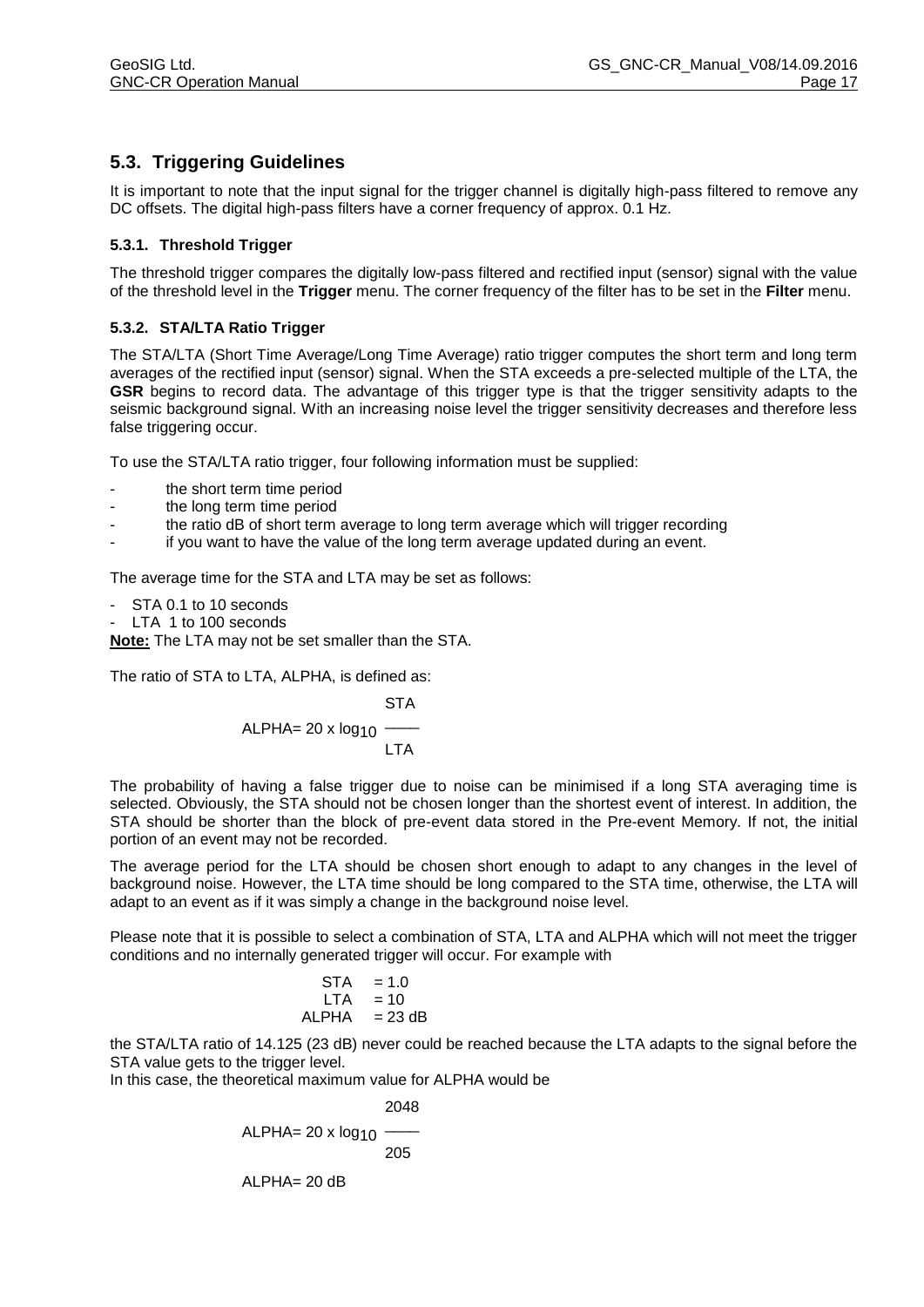This would indicate that any value of ALPHA greater than 20 dB could never be used for any LTA period/STA period ratio equal to 10. Some sample STA/LTA values and the greatest possible ALPHA that would allow a trigger are given hereafter .

| <b>STA</b> | ТA | Maximum ALPHA |
|------------|----|---------------|
| 2.0        | 10 | 14 dB         |
| 1.0        | 10 | 20 dB         |
| 0.5        | 10 | 26 dB         |
| 0.5        | 20 | 32 dB         |
| 0.2        | 20 | 40 dB         |
|            |    |               |

Max. values of ALPHA for some sample STA/LTA ratios.

If the LTA Update is enabled, the long term average value (LTA) will be periodically updated even during an event. The recording of a long event could be cut off since the LTA value increases until the ratio of STA/LTA has reached a value where the trigger condition is no more fulfilled. With an adequate "Post-Event Time" the loss of data can be minimised.

If the LTA Update is disabled, the long term average value (LTA) will be "frozen" during recording. With a permanent seismic noise signal where the input signal does not decrease for a long time, the short term average value (STA) will no more reach a value below the trigger level any more after triggering. The GSR will not stop recording until its memory is full. Therefore it is recommended to have the LTA Update "enabled" for standard applications.

Three examples of typical applications and the suggested trigger parameters are given below

Micro Event Detection

For this application, the unit should trigger on both low level and short events. consequently, the STA/LTA ratio is set low and the STA averaging time is set short.

| <b>STA</b> | $= 0.1$ to 0.5 seconds |
|------------|------------------------|
| LTA        | $= 10$ seconds         |
| ALPHA      | $= 10$ to 18 dB        |
| LTA Update | : YES                  |

**Note:** At this setting, some false triggers should be expected in most locations.

Local Earthquake Detection

In this situation, the unit should trigger on small local earthquakes. The expected amplitude of the events will be larger than in the previous case.

| $= 0.5$ to 1 seconds |
|----------------------|
| $= 20$ seconds       |
| $= 14$ to 24 dB      |
| : YES                |
|                      |

**Strong Motion Detection** 

For this application, the unit will record only strong motion events and there will be almost no false triggers.

| $= 1$ second    |
|-----------------|
| $= 20$ seconds  |
| $= 18$ to 26 dB |
| : YES           |
|                 |

## **5.4. Data Recording**

An "event" is a period of time during which recording is triggered. When an event occurs, the GSR stores digitised sensor data in its battery-backed memory for later retrieval. Recording continues as long as trigger criteria are met, and then for an additional period of time to make sure the end of the event is captured. Storage allocated for this additional recording interval is referred to as "post-event memory".

For recording to stop, there must be no trigger condition for at least the post-event interval. If trigger condition disappears and then the same, or some other trigger condition is re-established within the post-event interval, the event is considered to be continuing and recording is not terminated.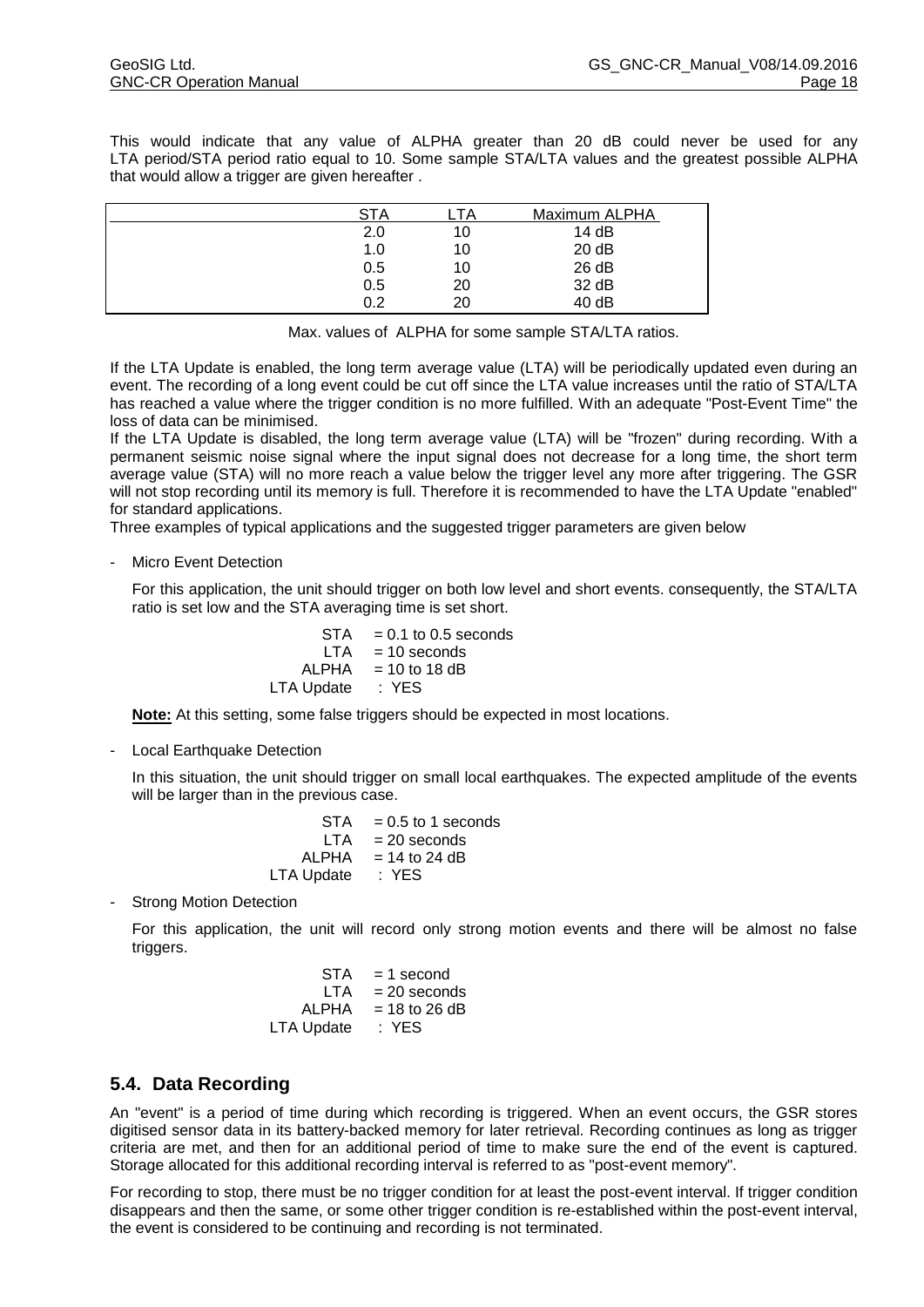The GSR also records sensor data occurring within a preset time interval prior to an event. This is accomplished by continuously keeping an updated record of the most recent sensor data in "pre-event memory". When a trigger occurs, these data are include as part of the record or the event.

The pre-event and post-event memory intervals are selected by the operator during GSR set-up.

#### **5.4.1. Event Directory**

The GSR maintains a directory of recorded event files and a summary of key information about each event. This data may be displayed in tabular format by attaching a PC to the GSR. The operator may then decide which event(s) are of interest and extract data from the GSR for just those events.

#### **5.4.2. Recording Capacity**

The maximum recording time is related to the sample rate, due data compression the amplitude of the signals, the number of recorded events, and the amount of memory installed in the GSR. It may be approximated by

| м                              |    | where $M =$ Memory (Byte) |
|--------------------------------|----|---------------------------|
| $t =$ $\overline{\phantom{a}}$ | SR | $=$ Sampling Rate (SPS)   |
| 2.4 SR                         |    | $=$ time (sec.)           |

With 512 kByte memory using a sample rate of 200 SPS we receive a maximum recording time of approx. 18 min. There is no limit other than memory size on the number of events which may be recorded.

If the linear memory model is selected, the GSR will not record over previously obtained data. When memory is full, recording automatically stops. If the circular memory model is programmed by the user, the GSR starts to record over previously obtained data after the memory is full. The GSR begins to overwrite the files older than a predefined time, starting with the oldest file. The time after a file may be overwritten can also be set by the user.

# **5.5. Clock**

The GSR has a complete, self-contained time-keeping system. This clock keeps track of days, hours, minutes and seconds. The instrument has the ability to set the clock to the current time manually, or to set the time and synchronise the clock automatically with an encoded external time signal. The clock operates from the internal battery and runs regardless of the position of the ON/OFF switch.

#### **5.5.1. GPS Option**

The GPS (Global Positioning System) is originally used for navigation. It contains 24 satellites which orbit the earth in a distance of about 20 000 km. The signals transmitted by the satellites are used to get the position; minimum 4 satellites have to be received by the GPS receiver to find its exact position. The transmitted signals contain also precise time information, which is used to update the internal clock of the GSR.

## **5.6. Self Test**

An extensive self test routine checks periodically the functions of the GSR and its sensor, some of the functions are even permanently supervised. The detailed result of the last test is stored in the header of every event file and can be seen with the Header Information. The actual test result is visible in the **Recorder Display**: **Warnings and Errors**. Warnings and Errors are also indicated in the Status Line of the main menu and by the red LED on the lid of the GSR.

The GSR distinguishes between Warnings and Errors. Warnings are malfunctions of the instrument, but it is still running and capable to record data. With an error the instrument is out of function.

The different self tests performed by the GSR are divided into various groups, Analog, Hardware, Real Time Clock (RTC), Battery and Memory.

See FieldView/AllView/GeoDAS User Manual for detailed information about the Warning and Error messages.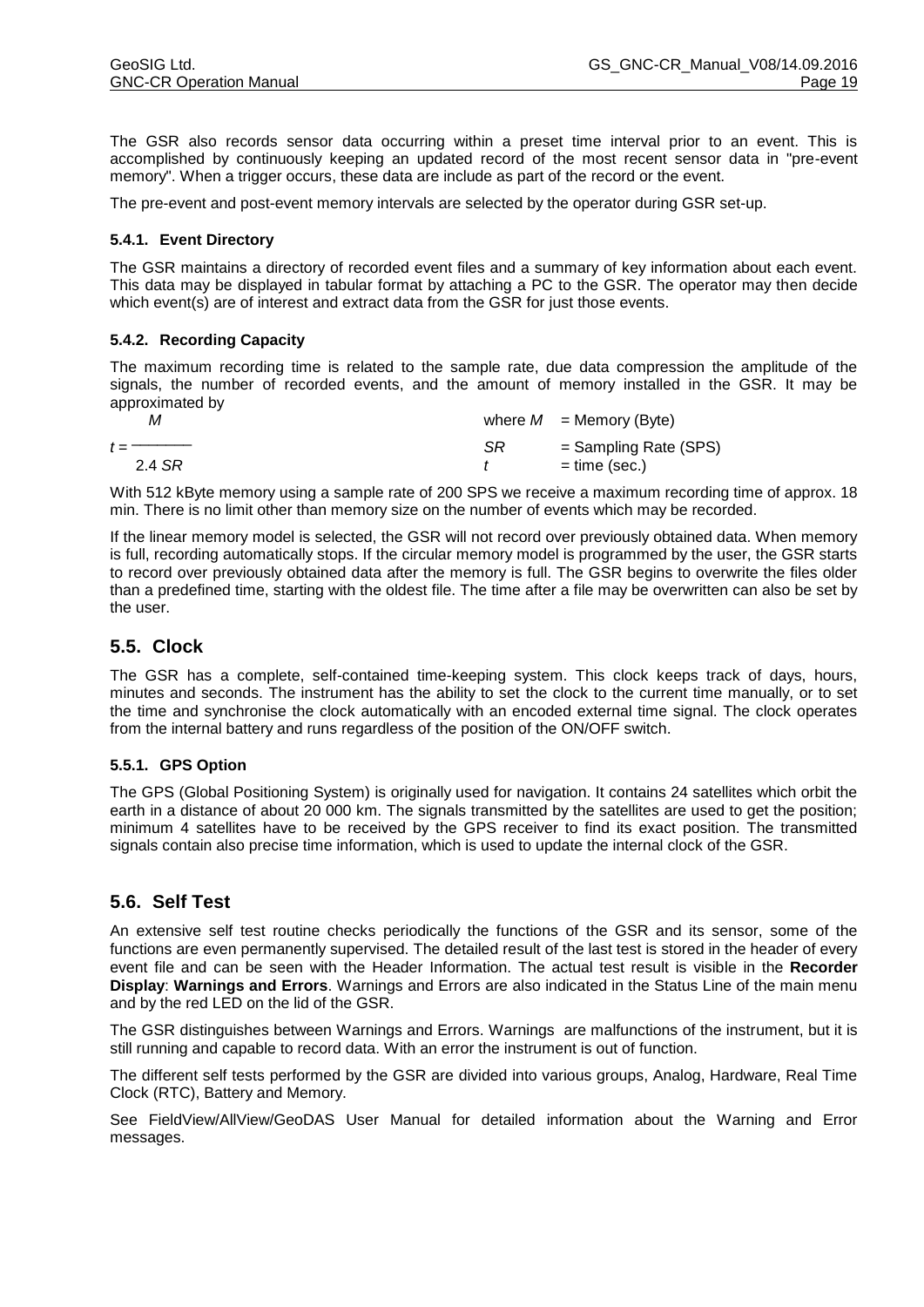# **5.7. Data Retrieval**

In order to retrieve event data, an IBM-PC compatible personal computer running the FieldView/AllView/GeoDAS program or other software with data capture capabilities must be used.

# **6. Maintenance**

Additional instructions for troubleshooting and for implementing the self test may be found in the FieldView/AllView/GeoDAS Manual.

### **6.1. Storage**

When not in use, the GNC-CR should be stored at normal room temperature in a dry location. This will help to maximize the battery lifetime. If the system is stored for more than a few weeks, the GNC-CR should be attached to AC power for 24 hours to top off the battery charge. In this case the operator should remove all data records from the memory. Note that the real time clock also operates when the main switch is in the OFF position. Therefore, unless the clock is turned off by disconnecting the cable from the main battery, the unit will require occasional recharging. Recharging for 24 hours every 2 month is recommended. In the event of a battery failure, the memory and the real time clock are maintained by lithium battery.

### **6.2. Testing**

The GNC-CR has been designed in a way, that it requires a minimum of maintenance. If the following procedures are performed frequently, the instrument will last for many years.

The periodic Software Self Test indicates any irregularity as soon as it occurs. Therefore it is recommended that this test be performed at least **once a year**. Compare the signals of the 3 channels with older records. There should not be a distinctive change.

If changes occur in the accelerometer (analog) response of the sensor it is recommended that a tilt test be performed.

The function of a sensor with DC response (capacitive, piezo-resistive and force-balance sensors) can be checked by inclining the sensor in every axis. An inclination of 90° causes an acceleration of 1.0 g, 30° an acceleration of 0.5 g and 14.7° an acceleration of 0.25 g. Check that value for every channel [FieldView/AllView/GeoDAS: Recorder, Recorder Display, Analog Signals]. For testing the sensor has to be installed onto the tilt table. Every axis should be performed. The output signal has to be compared with the calibration values given by the manufacturer.

A sensor without DC response needs to be checked by using a shaking table. The period of this check depends on the used sensor type. For detailed information refer to the data sheet of your sensor.

Check the function of the alarm relays (option) **annually**. Therefore use the Test Low Alarm and Test High Alarm button in the "Alarm Configuration" window of the FieldView/AllView/GeoDAS program.

The voltage of the main battery and the charging voltage of the charger shall be measured **annually**. Disconnect the AC power to measure the battery voltage, keep the GNC-CR switched on. The voltage should be between 11.8 and 13.2 V, depending on its charge. Reconnect the AC power cable, switch off the GNC-CR and disconnect the main battery, measure the voltage on the battery cables. The voltage should be 13.8 V.

The physical condition of the system and the sensor should be checked **annually**. Make sure every cable and connector is in good condition and plugged in properly.

The main battery has to be replaced every **3 years**. After replacement program the date of installation and the date of the next replacement into the GNC-CR by using the "Power and Batteries" window of the FieldView/AllView/GeoDAS program [FieldView/AllView/GeoDAS: Recorder, Recorder Display, Power and Batteries].

The backup battery has to be replaced every **5 years**. After replacement program the date of installation and the date of the next replacement into the GNC-CR "Power and Batteries" window of the FieldView/AllView/GeoDAS program [FieldView/AllView/GeoDAS: Recorder, Recorder Display, Power and Batteries].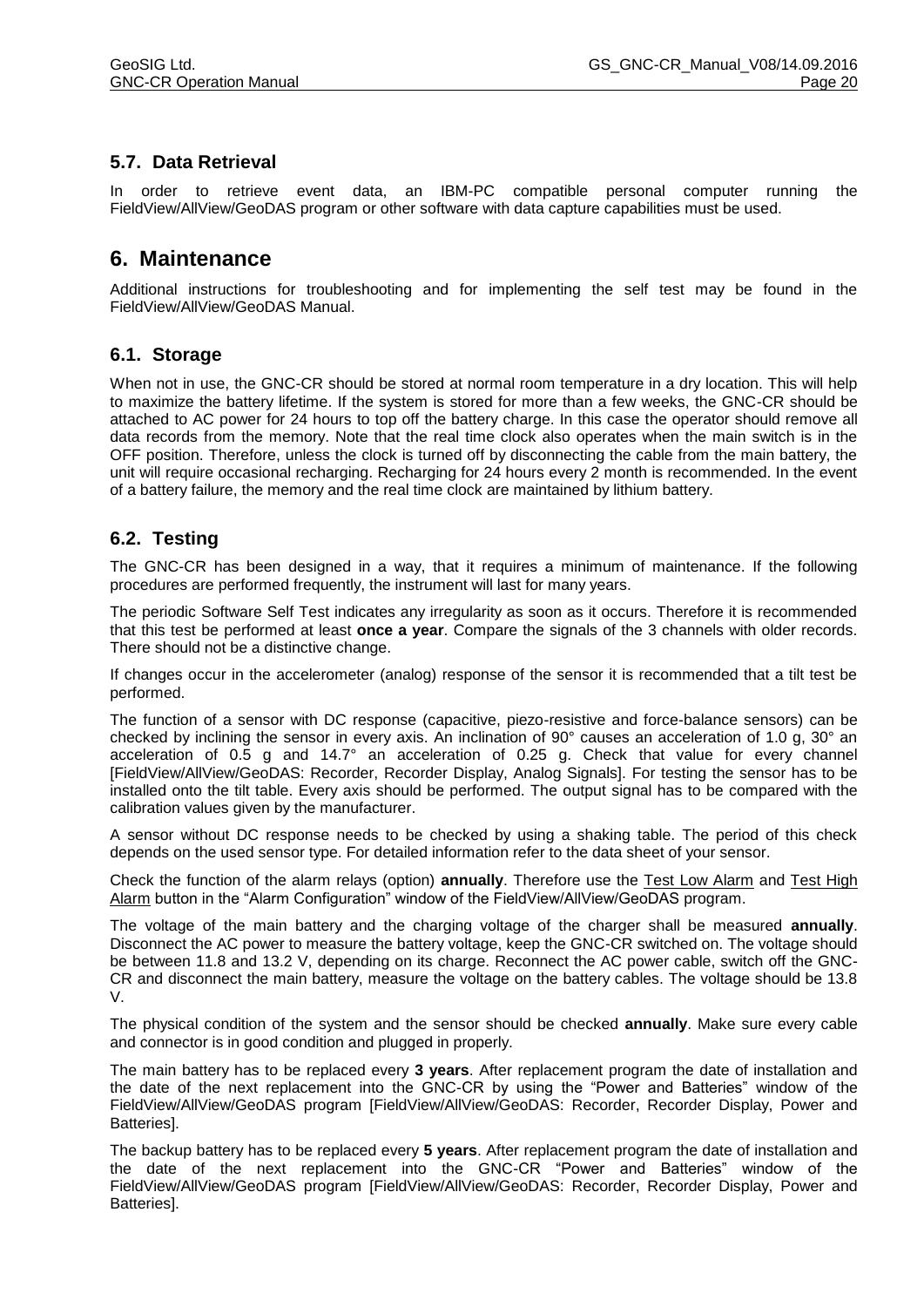# **6.3. Spare Parts**

In some cases it may be appropriate for some spare parts to be maintained on site. The following is a list of recommended spare parts. These parts would also be useful for troubleshooting. See the test data sheet for model or part number or examine the suspected faulty card. Contact GeoSIG for further information.

- RMC Recorder Module Board
- Controller Board
- Overvoltage Protection Board
- Connectors
- Main Battery +12V
- Memory Battery 3.5V
- Fuses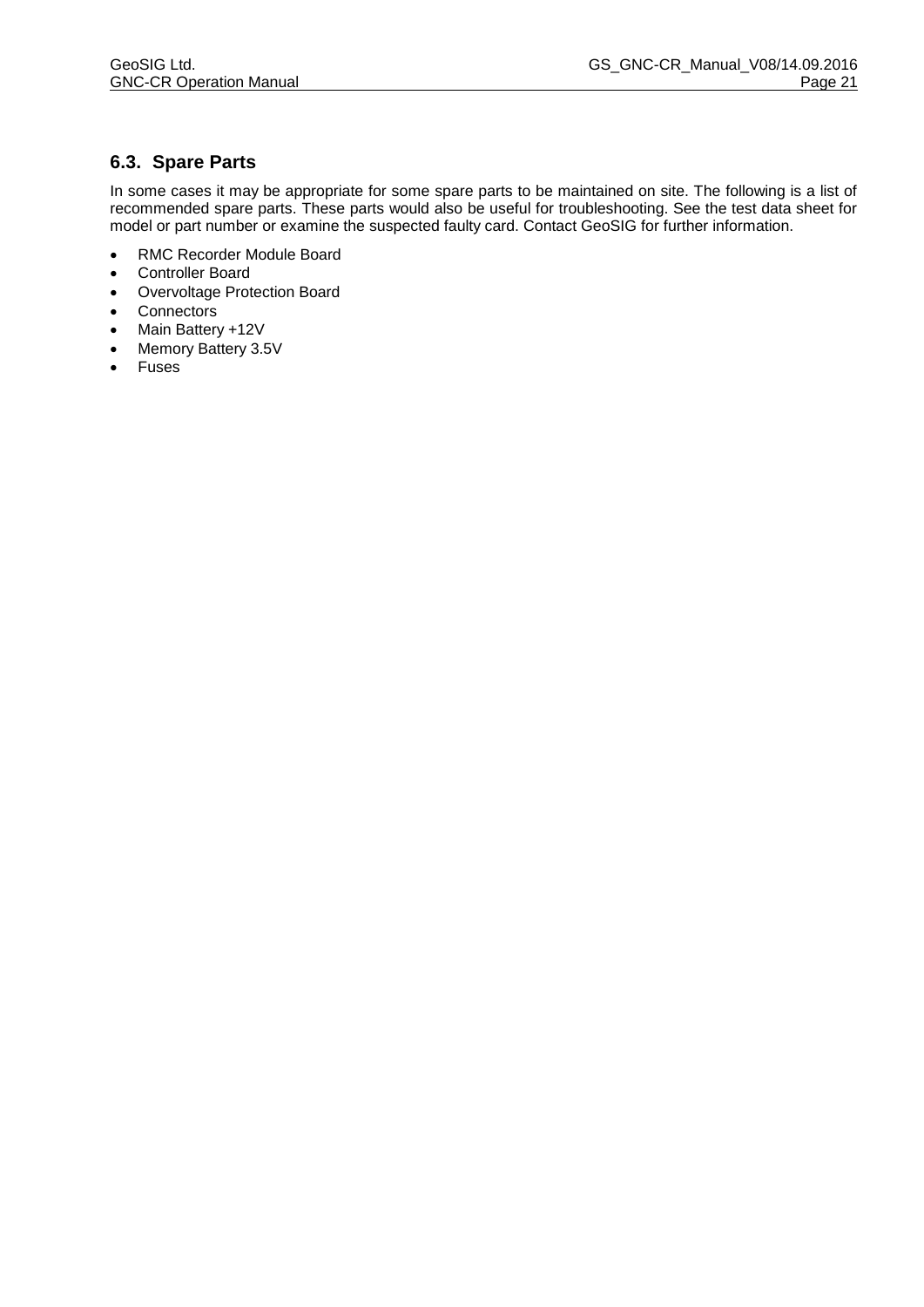# 7. Index

| FieldView/AllView/GeoDAS 3, 5, 10, 11, 18 |  |
|-------------------------------------------|--|
|                                           |  |
|                                           |  |
|                                           |  |
|                                           |  |
|                                           |  |
|                                           |  |
|                                           |  |
|                                           |  |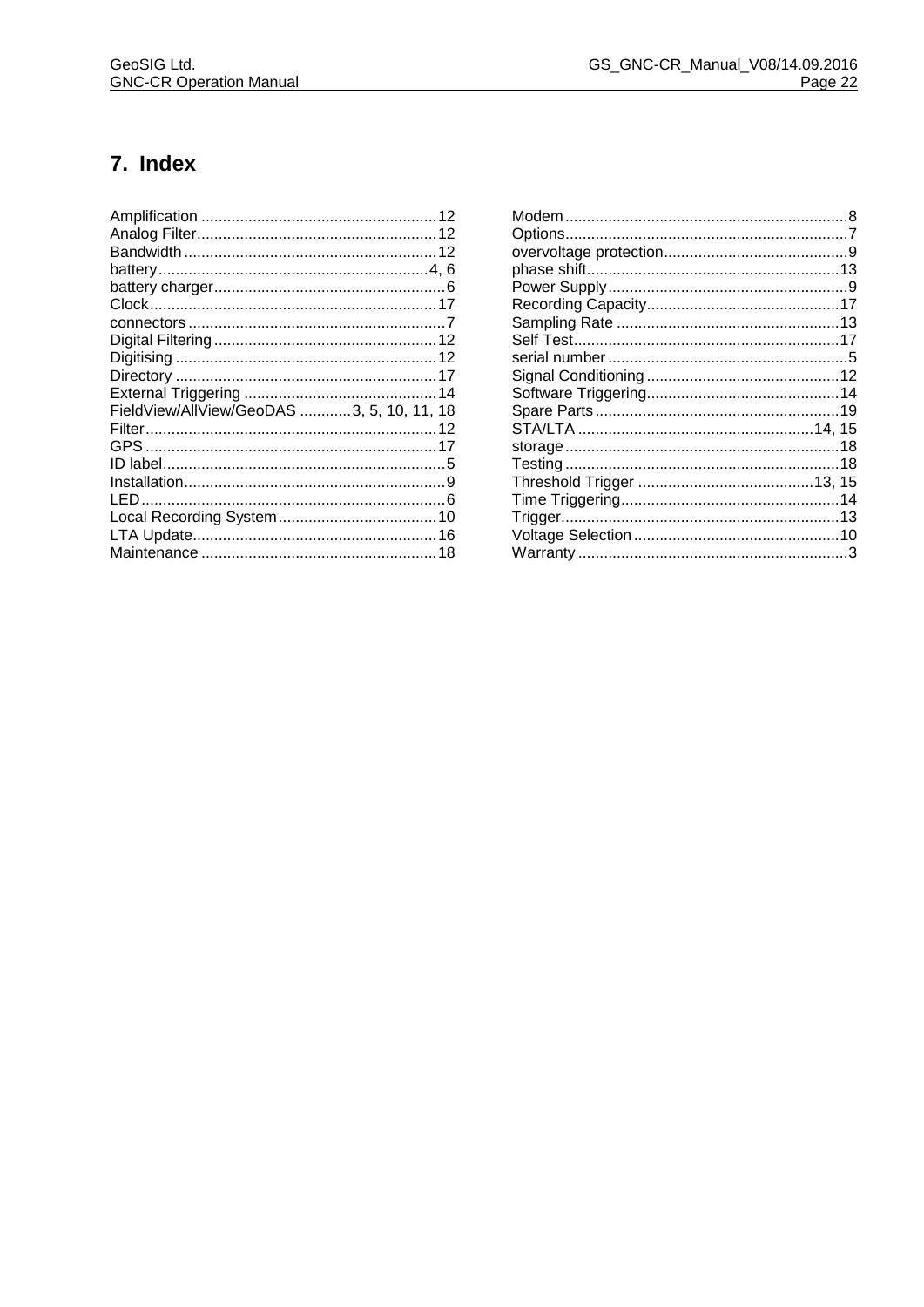

# **GNC-CR12 / 16 / 18 / 20 / 24**

# **INSTALLATION DOCUMENTS**

| Company:      | <b>GeoSIG Ltd.</b><br>Europastrasse 11, 8152 Glattbrugg, Switzerland,<br>Tel: +41 44 810 21 50, Fax: +41 44 810 23 50, E-mail: info@geosig.com |
|---------------|------------------------------------------------------------------------------------------------------------------------------------------------|
| Author:       | Lukas Gätzi                                                                                                                                    |
| Checked:      | Sergio Frei                                                                                                                                    |
| Approved:     | Johannes Grob                                                                                                                                  |
| Distribution: | GeoSIG Ltd. (1), Customer on request                                                                                                           |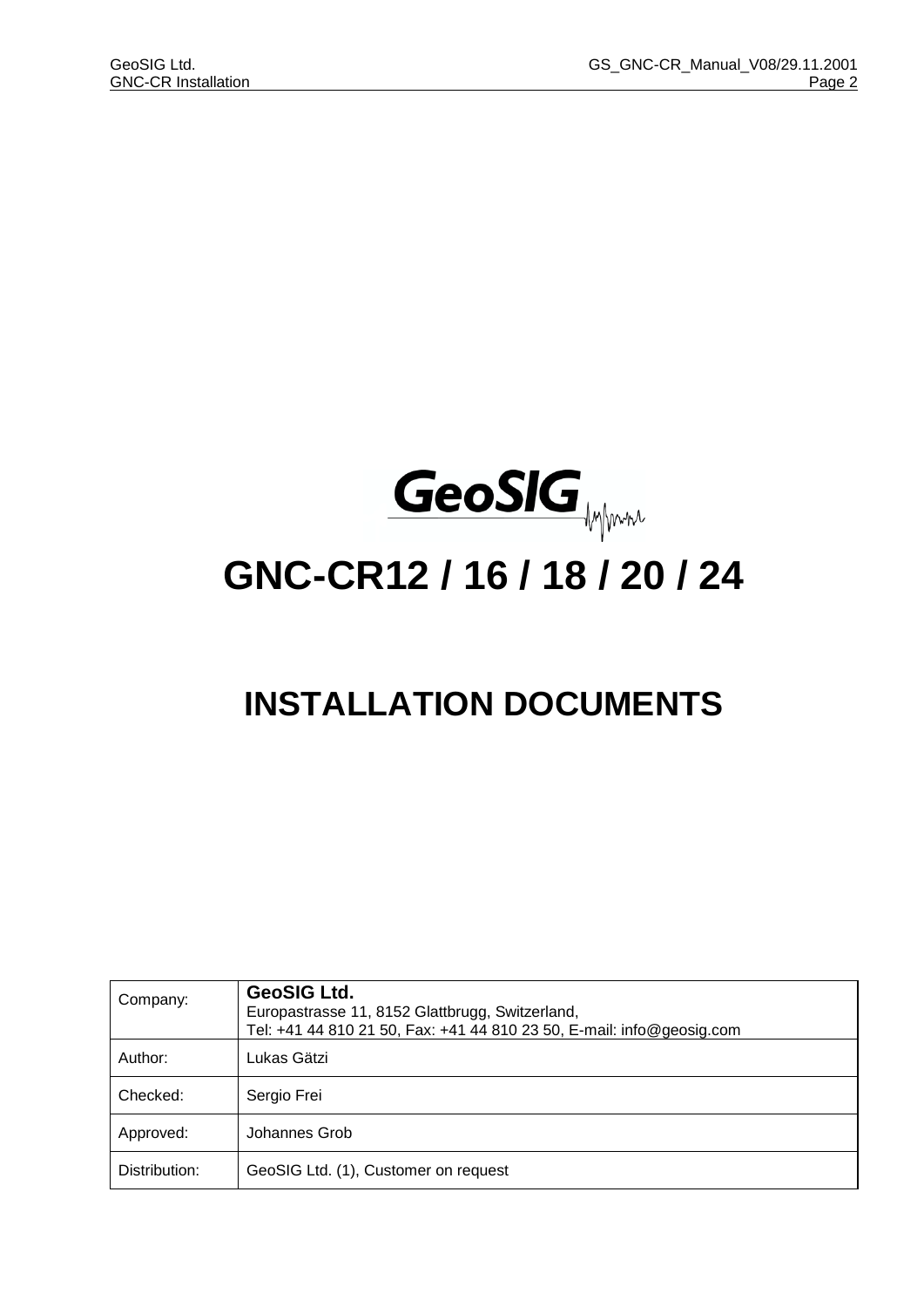# **Installation of GNC Technopac Rack**

| <b>Topic</b>           | <b>Description</b>                                                 | <b>Checking Parameters</b> | <b>Report</b> |
|------------------------|--------------------------------------------------------------------|----------------------------|---------------|
| <b>Installation</b>    | Spanner AF 17                                                      |                            | OK:           |
| <b>Equipment</b>       | Spanner AF 13                                                      |                            |               |
|                        | Hand held drill                                                    |                            |               |
|                        | concrete drill 3 mm<br>$\blacksquare$                              |                            |               |
|                        | concrete drill 8 mm<br>$\overline{a}$                              |                            |               |
|                        | Hammer<br>$\overline{a}$                                           |                            |               |
| <b>Needed Material</b> | 4x M8x20mm Bolts                                                   |                            |               |
|                        | 4x M8 Washers                                                      |                            |               |
|                        | 4x M10x60mm Bolts<br>$\blacksquare$                                |                            |               |
|                        | 4x M10 Washers                                                     |                            |               |
|                        | 4x Dowel                                                           |                            |               |
|                        | Steel U section 3mm thick 660x30                                   |                            |               |
|                        | mmx30                                                              |                            |               |
| <b>Preparing the</b>   | Indicate the drill positions by referring<br>$\frac{1}{2}$         |                            |               |
| <b>U</b> Section       | to the drawing (LT003xxx)                                          |                            |               |
|                        | Drill into the U sections the holes for                            |                            |               |
|                        | mounting on the Tecnopac                                           |                            |               |
|                        | Drill into the U section the holes for                             |                            |               |
|                        | mounting on to the wall                                            |                            |               |
| <b>Preparing the</b>   | Mark the position of the holes on the<br>$\qquad \qquad -$         |                            |               |
| <b>Dowels</b>          | wall                                                               |                            |               |
|                        | Drill a guide hole 40mm deep using the                             |                            |               |
|                        | 3 mm concrete drill                                                |                            |               |
|                        | Drill the main hole 40 mm deep using<br>÷,                         |                            |               |
|                        | the 8 mm concrete drill                                            |                            |               |
|                        | Drive in the Dowel with a hammer                                   |                            |               |
|                        | 10mm below the surface                                             |                            |               |
| <b>Preparing the</b>   | Match the holes on the U section with                              |                            |               |
| <b>Tecnopac</b>        | the ones on the Tecnopac<br>Insert the M8 washer over the M8 bolts |                            |               |
|                        | and bolt the U section to the Tecnopac                             |                            |               |
|                        | Use the AF13 spanner to tighten the                                |                            |               |
|                        | bolts                                                              |                            |               |
| <b>Mounting the</b>    | Lift the Tecnopac and match the holes                              |                            |               |
| <b>Tecnopac</b>        | on the U section with the                                          |                            |               |
|                        | corresponding ones on the wall                                     |                            |               |
|                        | Insert a M10 washer over the M10 bolt<br>$\overline{\phantom{0}}$  |                            |               |
|                        | then screw into the wall through the                               |                            |               |
|                        | holes in the U section                                             |                            |               |
|                        | Screw the M10 bolts into the wall and                              |                            |               |
|                        | tighten with the AF 17 spanner                                     |                            |               |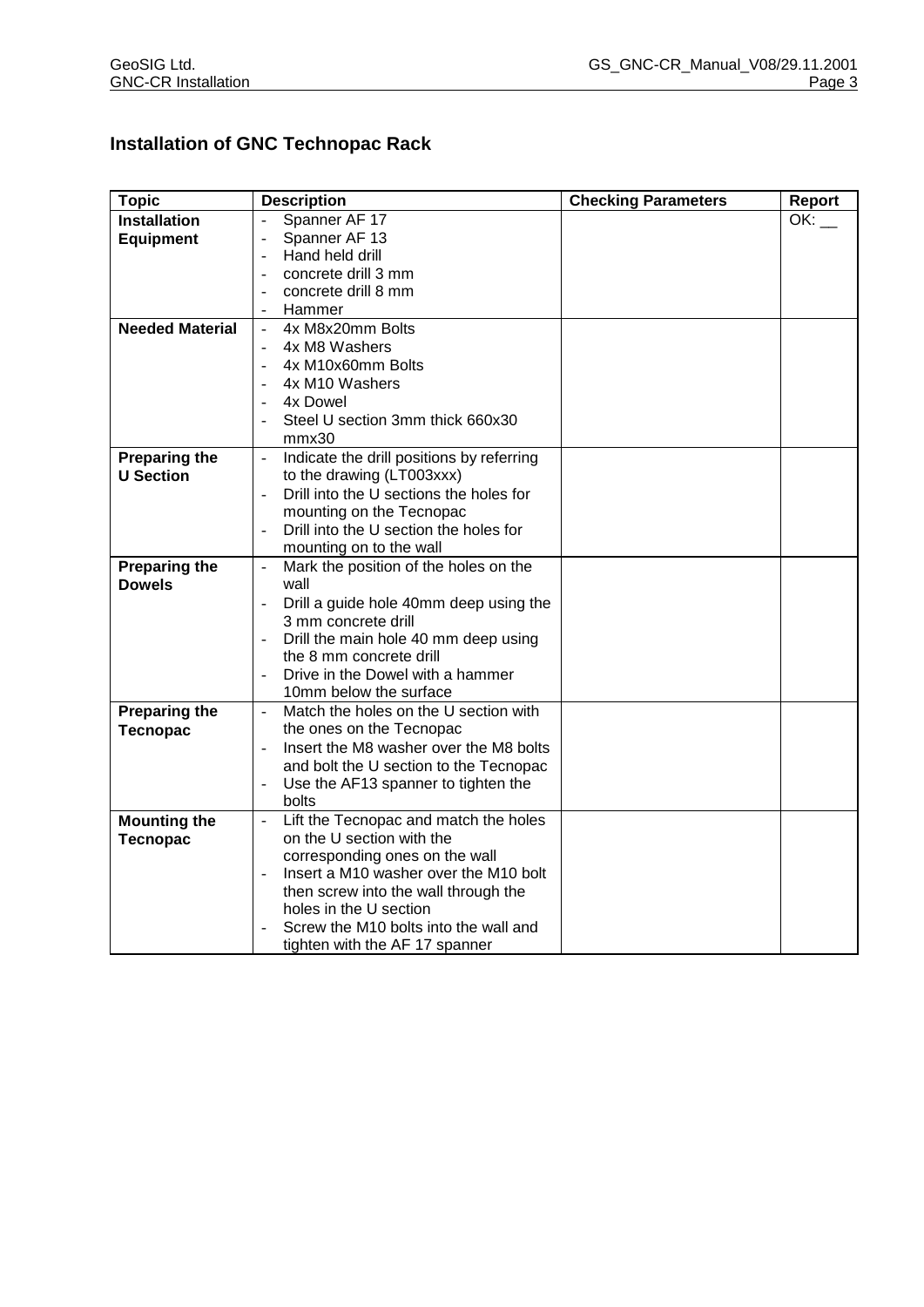GeoSIG Ltd. GS\_GNC **GNC-CR Installation** 

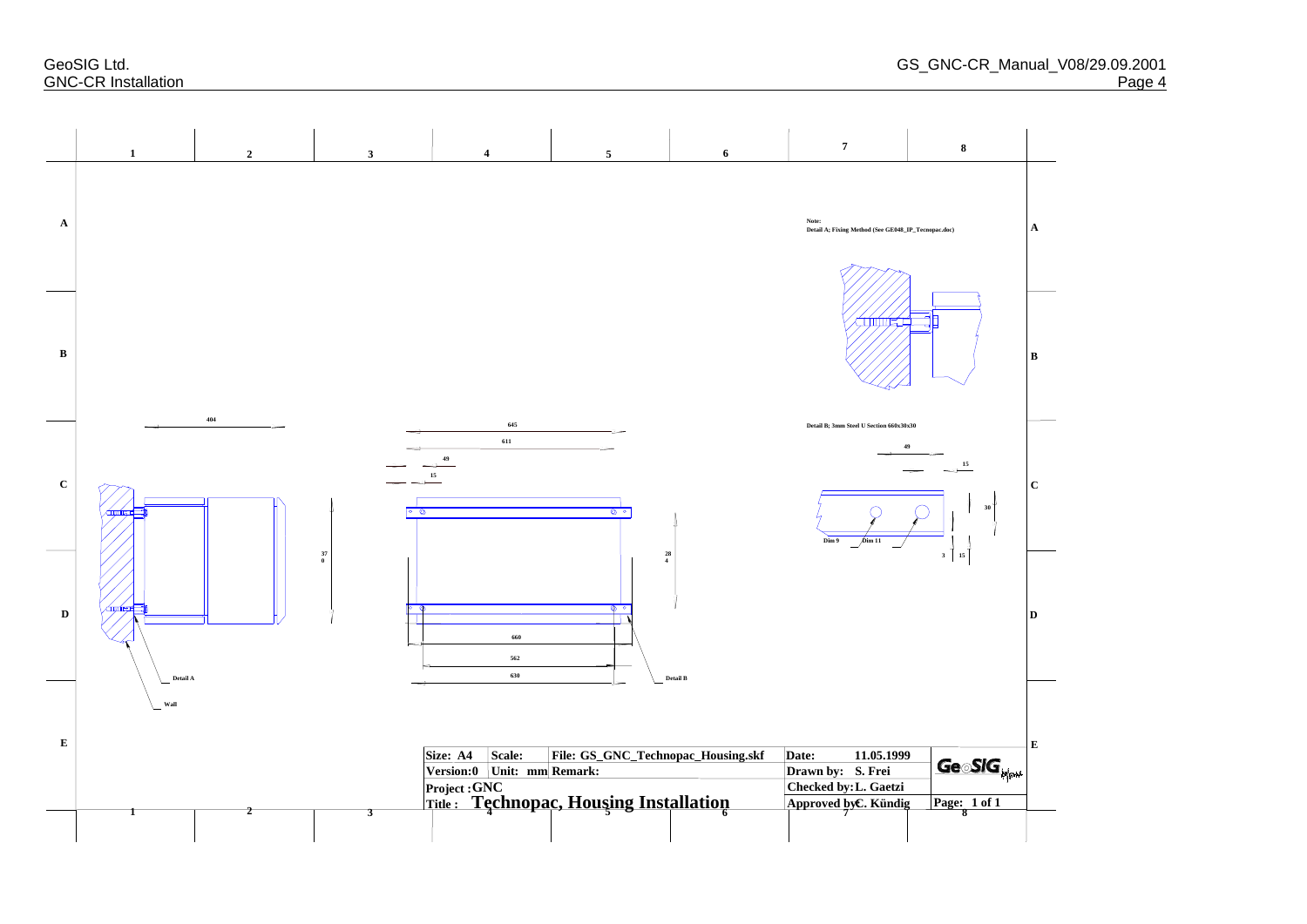